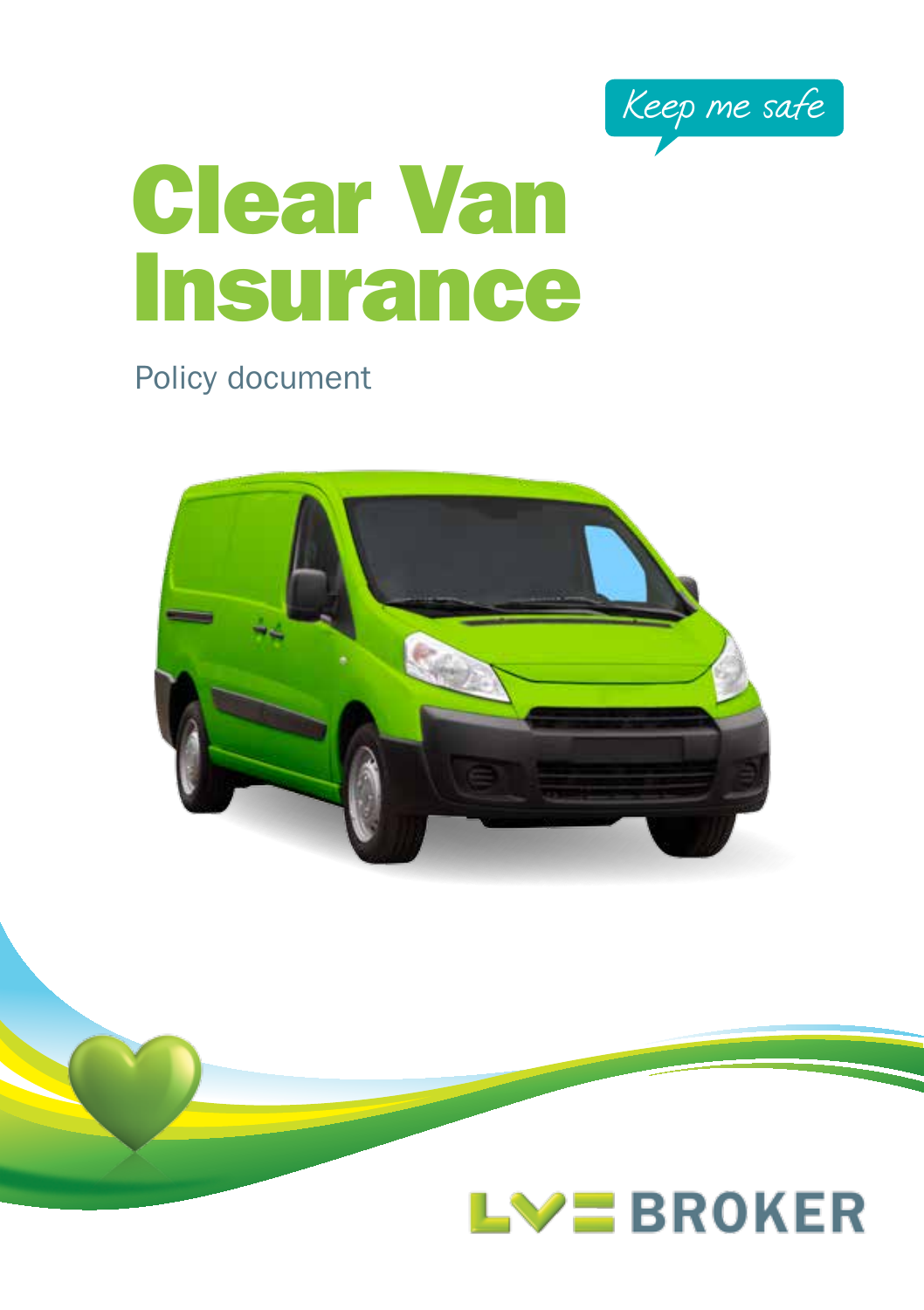# Welcome to LV= Broker

Thank you for choosing LV= Broker Clear Van insurance. We hope you'll be happy with the cover and service you get from us. This booklet tells you everything you need to know about your insurance, please keep it safe with your schedule and certificate of insurance.

#### **A little bit more about us…**

LV= is a registered trademark of Liverpool Victoria Friendly Society and LV= Broker is a trading style of the Liverpool Victoria Group of Companies. Your policy is underwritten by Highway Insurance Company Limited, also part of the Liverpool Victoria group of companies. You can find out more about us at www.LVbroker.co.uk/clear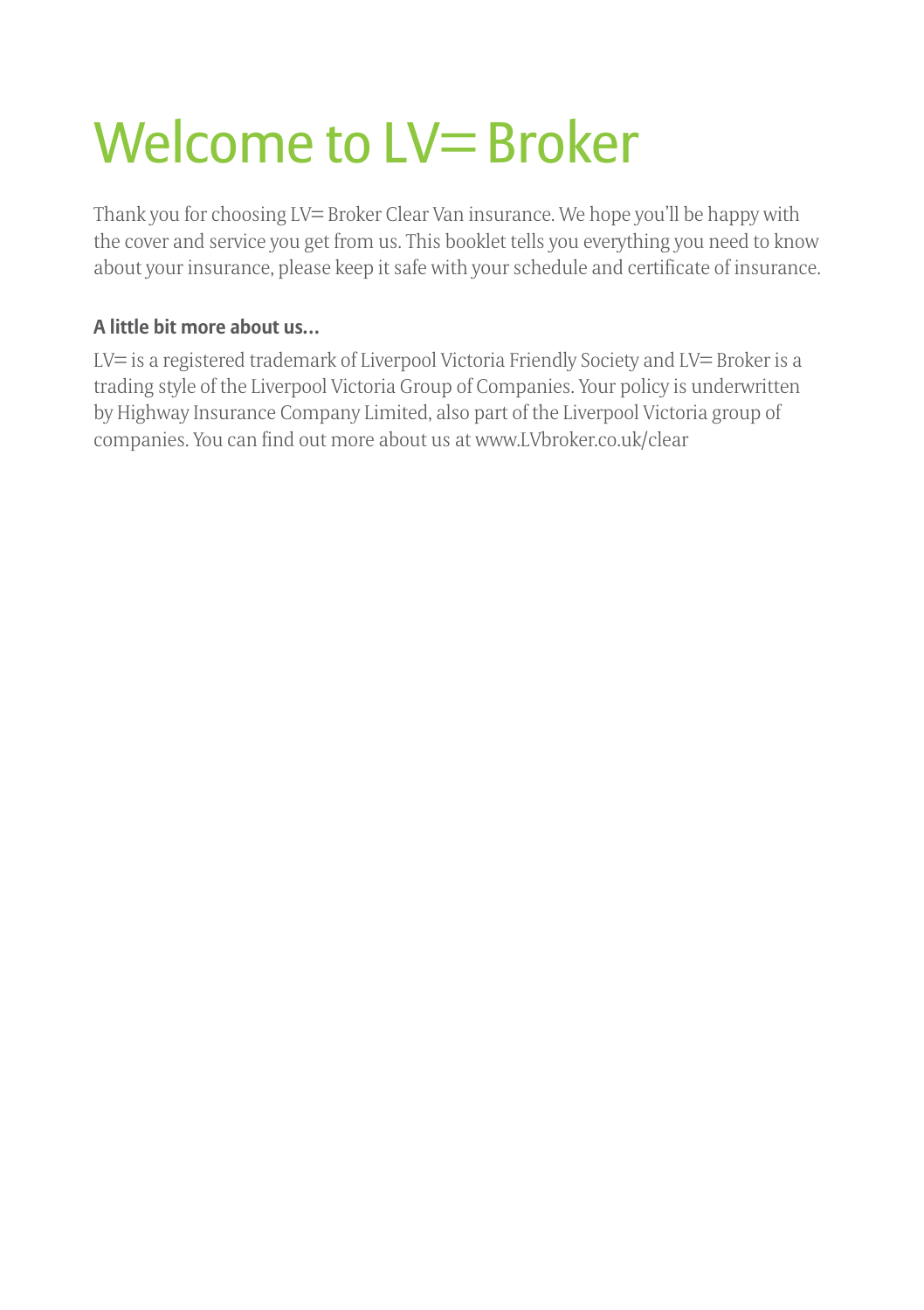## **Contents**

| Introduction                                                                           | $\overline{2}$ |
|----------------------------------------------------------------------------------------|----------------|
| How we use your personal information                                                   | 3              |
| <b>General definitions</b>                                                             | 10             |
| <b>Claims information</b>                                                              | 12             |
| Complaints procedure                                                                   | 14             |
| The cover provided                                                                     | 16             |
| Section 1 Your liability to others                                                     | 16             |
| Loss of or damage to your vehicle<br>Section 2                                         | 19             |
| <b>Section 3</b><br><b>Medical expenses</b>                                            | 22             |
| Section 4<br>Personal belongings                                                       | 22             |
| If you or your spouse or civil partner are involved in an accident<br><b>Section 5</b> | 23             |
| Section 6<br><b>Replacement locks</b>                                                  | 23             |
| <b>Section 7</b><br>Foreign travel                                                     | 24             |
| Section 8<br>No claim discount                                                         | 25             |
| Uninsured drivers<br>Section 9                                                         | 27             |
| General exclusions applying to all parts of this policy                                | 28             |
| General conditions applying to this policy                                             | 30             |
| Protecting your vehicle and belongings                                                 | 35             |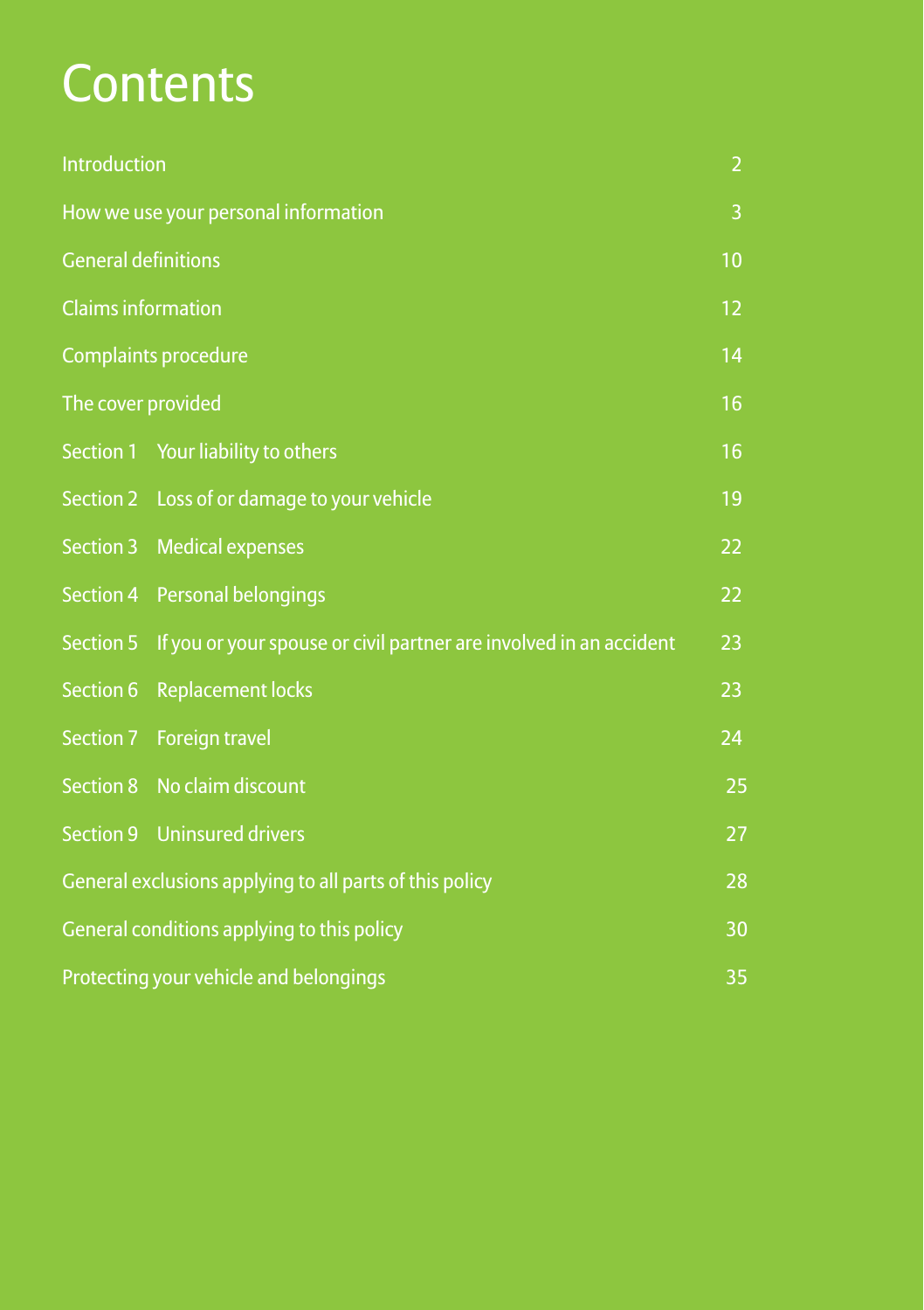### Introduction

### **Your** Clear Van policy is made up of several parts which must be read together as they form **your** contract.

Please take time to read all parts of this policy to make sure they meet **your** needs and that **you** understand the cover provided and the general exclusions and general conditions that apply. If **you** wish to change anything or if there is anything **you** do not understand, or any statement is incorrect, please contact **your insurance advisor**.

The parts of this policy are:

- this introduction; the General definitions; the Cover provided; the General exclusions and General conditions, all of which apply to all sections of this policy
- the **schedule**, which includes all **endorsements** applied to this policy while it is in force.
- the **certificate of motor insurance**
- the **Statement of Insurance** (only applicable where an application form was not required).

Any word or expression in this policy which has a specific meaning has the same meaning wherever it appears in this policy. These words are highlighted in bold.

**We** will insure **you** in accordance with and subject to the terms of this policy, in consideration of payment of the premium for the **period of insurance**.

#### **Financial Services Compensation Scheme:**

If **we** are unable to meet **our** liabilities **you** may be entitled to compensation under the Financial Services Compensation Scheme (FSCS). Further information about compensation scheme arrangements is available at

www.fscs.org.uk

enquiries@fscs.org.uk

FSCS on 0800 678 1100 or 0207 741 4100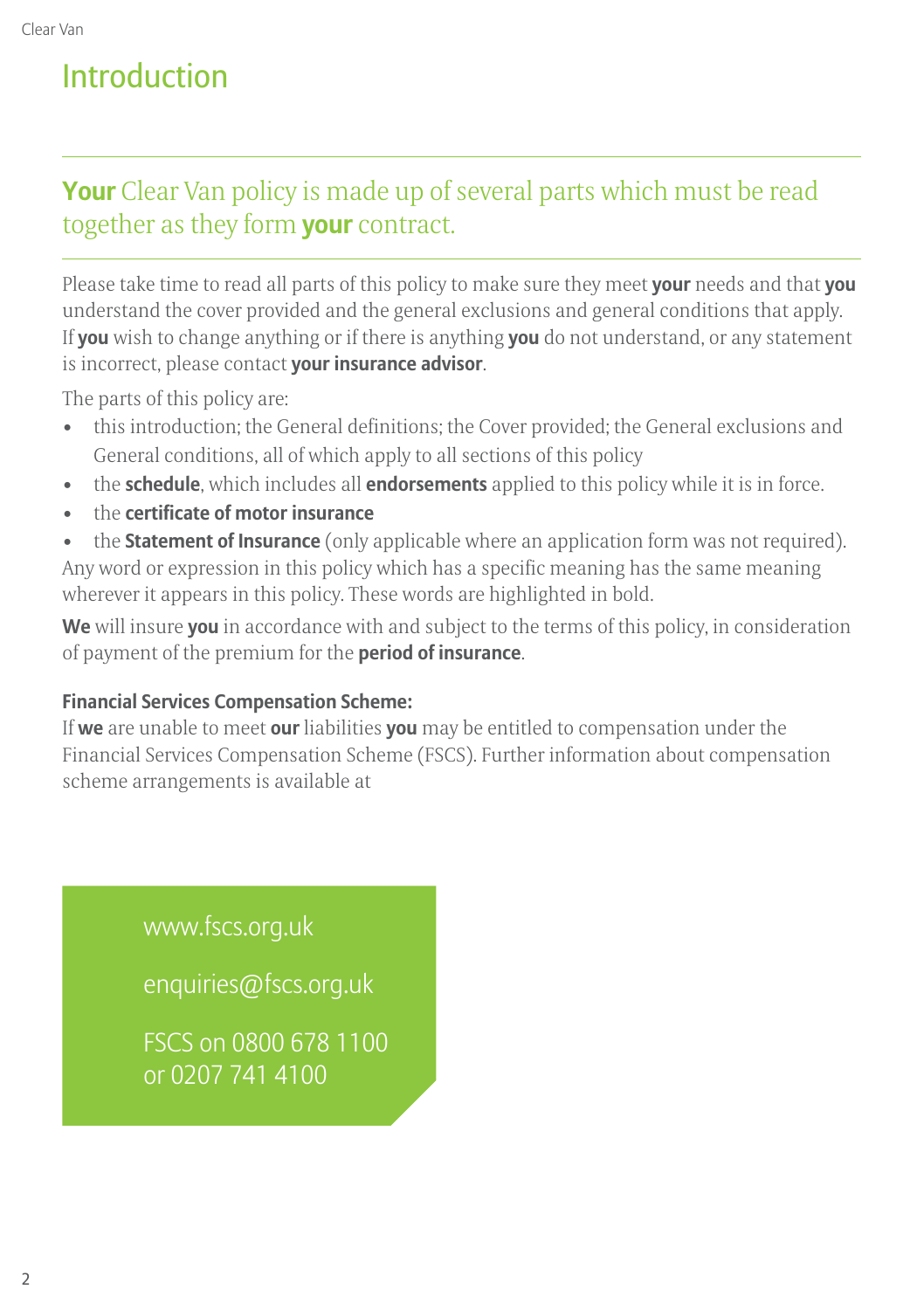### How we use your personal information

This explains how **we** collect, use and store **your** personal information. This includes any personal information given to **us** about other people named on the policy, quote or claim.

**We** want **you** to be confident about how **we** use **your** personal information. As a regulated company and information controller **we** take **our** responsibilities for the security and management of **your** personal information seriously. That's why **we** invest in **our** systems and processes to ensure that the way **we** collect, use, share, and store **your** information meets both the regulatory and **our** own high standards.

#### **Who we are and how to contact us**

**Highway Insurance Company Limited** is the controller of **your** personal information and is part of the LV= group of companies. For more information visit LV.com/terms/lv-companies.

If **you** have any questions about how **we** process **your** personal information please get in touch with **us** at: GI Customer Support, LV=, County Gates, Bournemouth, BH1 2NF or email **us** at: GICustomerSupport@LV.com.

**You** can also contact **our** Data Protection Officer: Data Protection Officer, LV= County Gates, Bournemouth, BH1 2NF or via email at dpo@LV.com.

#### **Information we collect**

**We** only ask for information that **we** need, and have strict controls to keep it safe. **We** collect **your** personal information to provide **our** products and services (eg handling **your** claims) to **you**. Without the information **we** ask for, **we** can't give **you** a quote or insurance policy and it may affect the outcome of any claims **you** make. Personal information **we** collect will be held in digital and/or paper files. **We** collect personal information such as name, address, date of birth, criminal convictions, health, and claims history. **We**'ll also collect information which relates to the things **you** want to insure (for example **your** house or vehicles).

**We** collect personal information about everybody named on **your** policy, quote, incident or claim when **you**:

- ask for a quote or apply for a policy
- buy and/or use a product or service
- ask **us** a question
- make, or inform **us** of a claim or incident
- update **your** personal details
- change **your** cover
- register a complaint
- take part in market research (eg customer satisfaction surveys)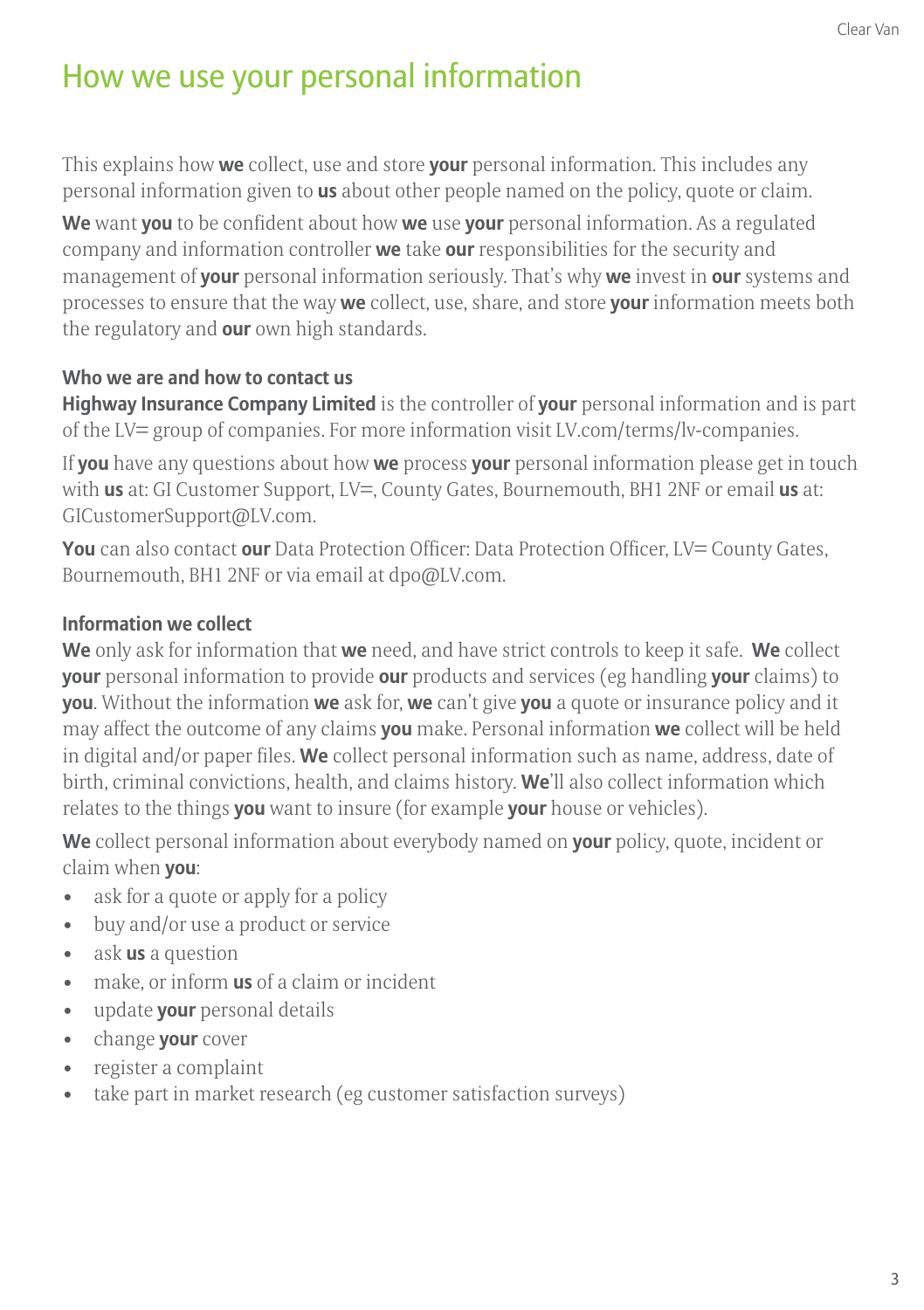#### **How we use and share your personal information**

The personal information **we** ask for will be used by **us** and third parties who process information on **our** behalf. This includes organisations who administer **your** policy, service **your** claims and reinsurers.

#### **Legal grounds for processing personal information**

**We** collect **your** personal information to provide **our** quotes, products and services to **you**.

As a regulated financial services organisation **we**'re required to comply with legal and regulatory obligations such as the prevention, detection and reporting of fraud and other financial crime.

**We**'ll process personal information for **our** legitimate interests, when **we** have a business reason to do so, to:

- develop, improve, and personalise **our** products, pricing and services
- enhance **our** customer service, experience, and relationship (eg customer and market research, business analysis, provide relevant product and service information)
- help detect and prevent fraud and financial crime
- develop and improve **our** administration, security systems and insurance applications
- share it with third parties in the event of organisational change (eg if **we** bought or merged with another organisation)
- share personal information with other LV= companies

If **we** need **your** consent to process personal information **we**'ll ask for this first. **You** can withdraw **your** consent at any time.

**We**'ll ask for **your** consent (or next of kin's), to obtain any medical / health information **we** need. In an emergency **we**'ll manage claims until **you** or someone else is able to act on **your** behalf.

#### **Automated decision making and profiling**

**We** use automated decision making to help determine the prices, policy terms, relevant products/services, when **you** research or ask for a quote, buy insurance, make any changes, renew or make a claim. **We** may also profile **you** based on **your** personal information and that provided by third parties. Profiling may be used to help determine the likelihood of a claim or policy transaction being fraudulent.

Profiling will also be used to enhance **our** understanding of **you** and to inform **our** business decisions (eg product design, pricing, customer journeys or marketing strategy).

Please see the personal information rights section below.

#### **Multiple policies at the same address**

**We** may provide a discount if there is more than one policy at the same address. This could result in anyone at the address who has a policy or quote with **us** then being made aware that someone else living there also has insurance with **us**.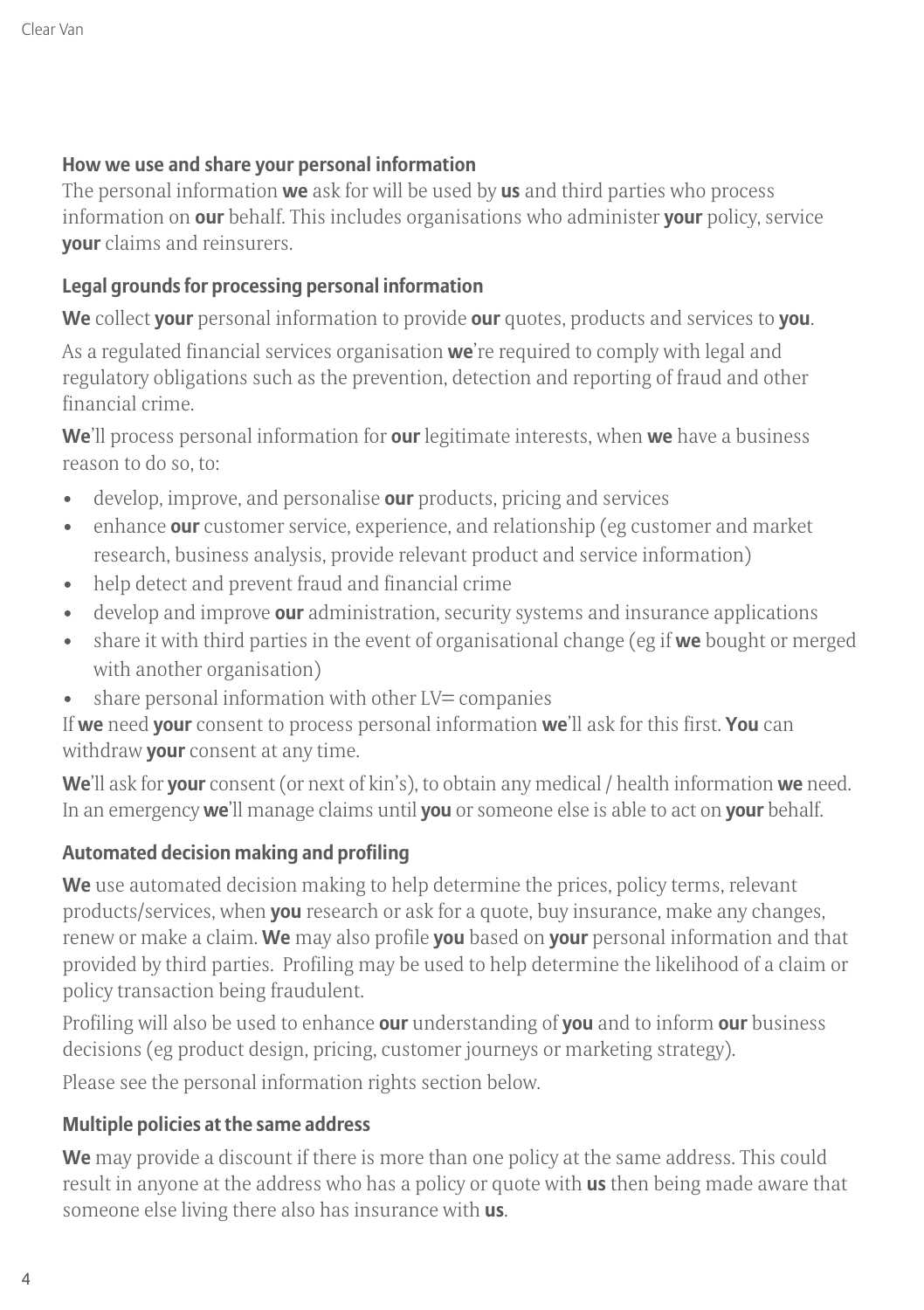#### **International transfers**

In the event that **we** process personal information outside the UK, the processing in those locations is protected by UK and European data standards.

Where **your** claim occurs abroad **we** will also send data to the necessary service providers and agencies as required to service **your** claim.

#### **Financial crime & fraud prevention agencies**

The personal information **we** have collected will be shared with crime prevention agencies who will use it to prevent financial crime and fraud and to verify **your** identity. If financial crime or fraud is detected, **you** could be refused certain services, finance or employment. Where **we** suspect financial crime or fraud, **we** may cancel any policies **you** have with **us**, not be able to pay any claim or offer **you** the requested product or service. **We** may share relevant information with crime and fraud prevention agencies, law enforcement agencies and other relevant organisations.

#### **Regulatory bodies**

**Your** personal information will be used or disclosed as required to regulators to monitor and enforce **our** compliance with any regulation.

#### **Claims and Underwriting Exchange and other databases**

**You** must tell **us** about any claim or accident, even if it wasn't **your** fault. **We**'ll share this information and **your** personal details with databases such as the Claims and Underwriting Exchange (CUE). **We** may search these databases when **you** apply for insurance, make a claim or renew **your** policy, to validate **your** claims history (or that of any other person or property likely to be involved in the insurance or claim).

#### **Credit search and identity check**

In order to process **your** application **we**'ll supply **your** personal information to credit reference agencies (CRAs) and they'll give **us** information about **you**, such as about **your** financial history. **We** do this to assess creditworthiness, check **your** identity, manage **your** account, trace and recover debts and prevent fraud and other financial crime.

**We**'ll also continue to exchange information about **you** with CRAs on an ongoing basis, including about **your** settled accounts and any debts not fully repaid on time. CRAs will share **your** personal information with other organisations. **Your** data will also be linked to the data of any joint applicants or other financial associates **you** have.

The identities of the CRAs and the ways in which they use and share personal information are explained in more detail at experian.co.uk/crain, callcredit.co.uk/crain and equifax.co.uk/crain.

#### **Brokers**

If **we** get **your** details from an insurance broker, **your** personal information (eg policy details, claims, payment, suspected fraud and other financial crime information) will be shared with them.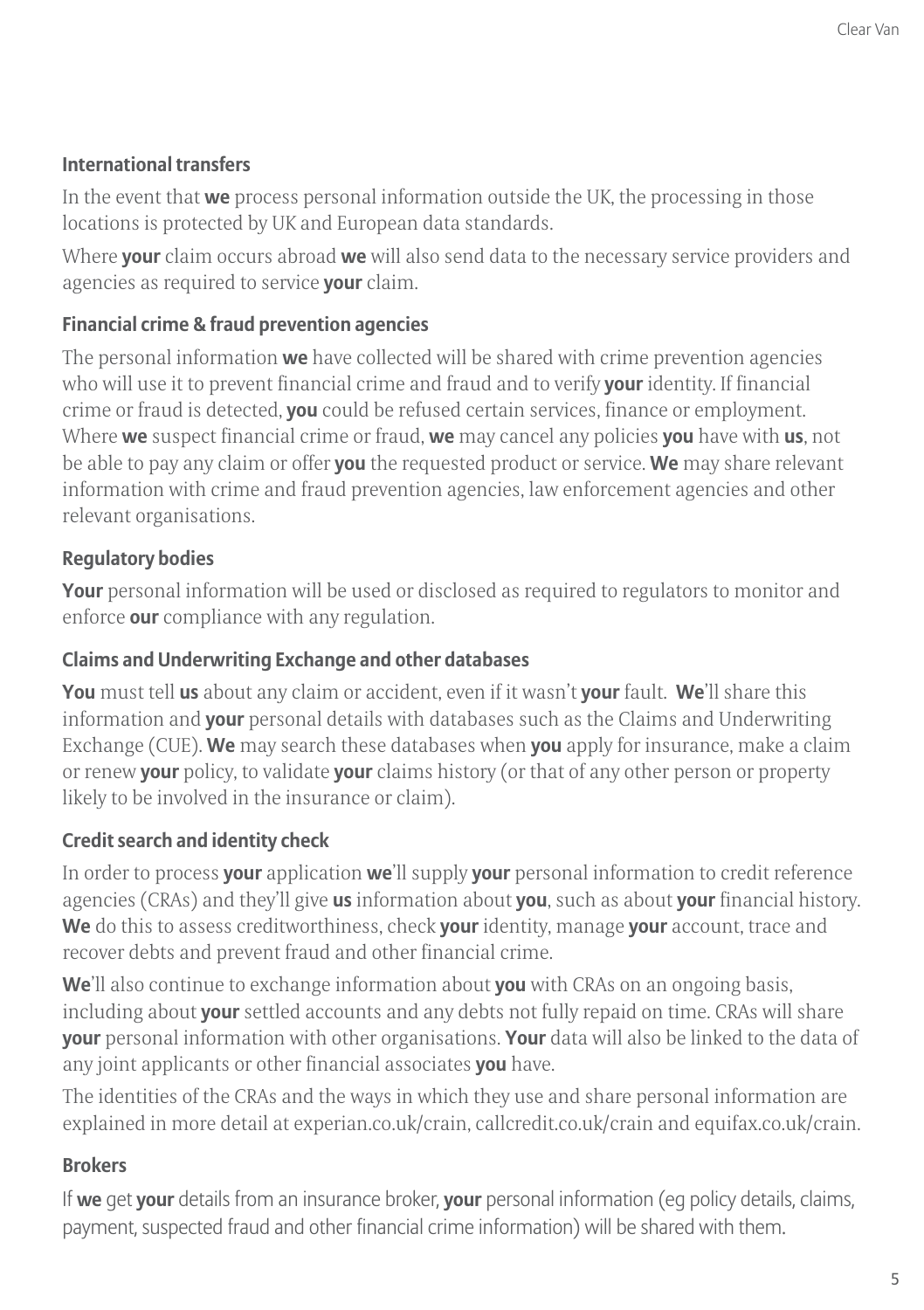#### **Partner or affinity associations**

If **you** get a quote or buy through one of **our** partner or affinity associations, **we** may pass some of **your** personal information back to them (eg policy details, claims, membership and suspected fraud and other financial crime information).

#### **Incidents or claims**

When **you** tell **us** about an incident or claim **w**e'll share this with relevant agencies and appropriate service providers. **We**'ll also collect information from anyone else involved as necessary, eg claimant, witnesses or police.

#### **Public information**

**We** may use public information (such as electoral roll, county court judgements, vehicle taxation status, MOT status, bankruptcy or repossessions).

#### **Industry databases**

**We**'ll check and exchange information with industry databases, such as:

- credit reference company data (eg credit scores)
- geographical (eg flood scores, information about a location)
- demographics (eg modelled data on household incomes, credit reference agency scores)
- insurance and claims history (eg previous claims, No Claim Discount)
- motoring conviction history (eg DVLA MyLicence service)
- information about what **you** want to insure or make a claim for (eg vehicle repair history, vehicle finance data, property information, building council tax band)
- financial crime and fraud prevention databases (also refer to financial crime and fraud prevention agencies section)
- claims compensation and recovery databases (eg reimbursement of NHS costs resulting from an accident)

#### **Specialist services we use**

**We** use other companies to provide some services, eg banks and building societies, breakdown and recovery agents, claims adjusters, claims suppliers, legal service providers, communication services, debt recovery agencies, marketing, fraud and other financial crime investigation services etc. They'll be given the personal information they (or their subcontractors) need to manage their service.

#### **Market research agencies**

**We** may share **your** personal information with market research agencies who will conduct market research and business analysis on **our** behalf.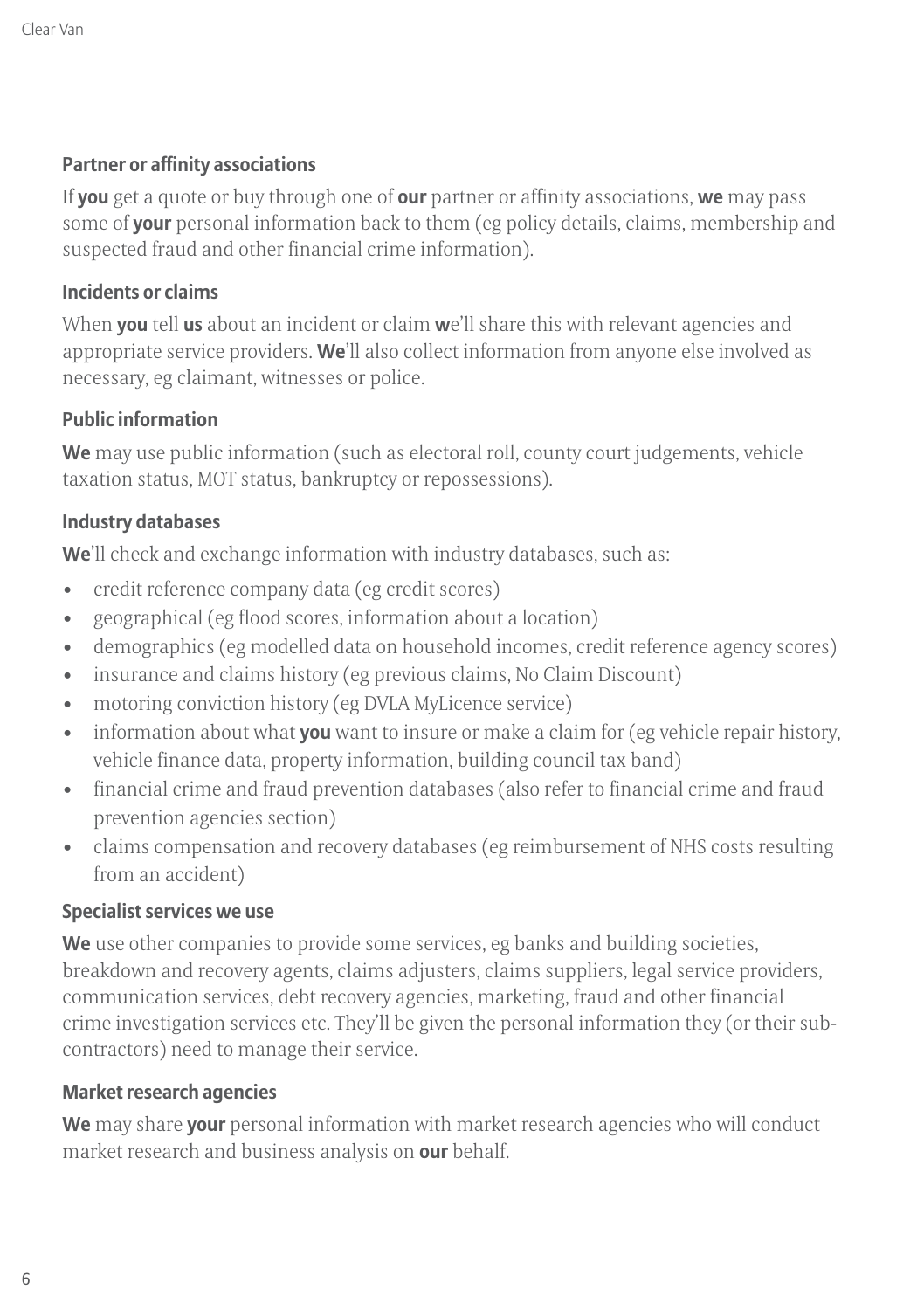#### **Reinsurers and reinsurance brokers**

**We** may need to share any personal information, including policy, claims, medical, and suspected fraud and other financial crime information, with **our** reinsurers and reinsurance brokers. Reinsurers provide insurance policies to insurance companies. Insurance companies engage a reinsurance broker to advise and assist in arranging a re-insurance policy.

#### **Other insurers**

When necessary **we** share **your** personal information with other insurers if **you** make a claim, to verify that the information **you**'ve provided is correct and prevent financial crime and fraud. If **you** move to a new insurer **we** may confirm certain details about **your** insurance to them. **We**'ll only do this if **we**'re sure it's a genuine request.

#### **DVLA**

If **you** give **us** a driving licence number when getting a motor insurance quote, **we**'ll pass it to the DVLA MyLicence service to verify the status of the licence and entitlement. **We**'ll then get any relevant restriction information, endorsements and / or conviction data.

#### **Motor Insurance Database**

**We**'ll add details about **your** insurance policy to the Motor Insurance Database (MID) which is managed by the Motor Insurers' Bureau (MIB). The MID and the data stored on it may be used by the Police, the DVLA, the DVANI, the Insurance Fraud Bureau and other bodies permitted by law for purposes not limited to but including:

- electronic licensing
- continuous insurance enforcement
- law enforcement (prevention, detection, apprehension and / or prosecution of offenders)
- the provisions of government services and / or other services aimed at reducing uninsured driving

If **you**'re involved in a road traffic accident (either in the UK or abroad), insurers and / or the MIB may search the MID to obtain relevant information. Other persons (including their appointed representatives) pursuing a claim in respect of a road traffic accident (including foreign citizens) may also obtain relevant information held on the MID.

It's important that the MID holds **your** correct registration number. If not, **you** risk the Police seizing **your** vehicle. **You** can check that **your** registration number is shown on the MID at askmid.com

#### **Medical and other health services**

If **you** make a claim and give **us your** consent, **we**'ll get **your** medical information from the relevant health provider, eg doctor or hospital.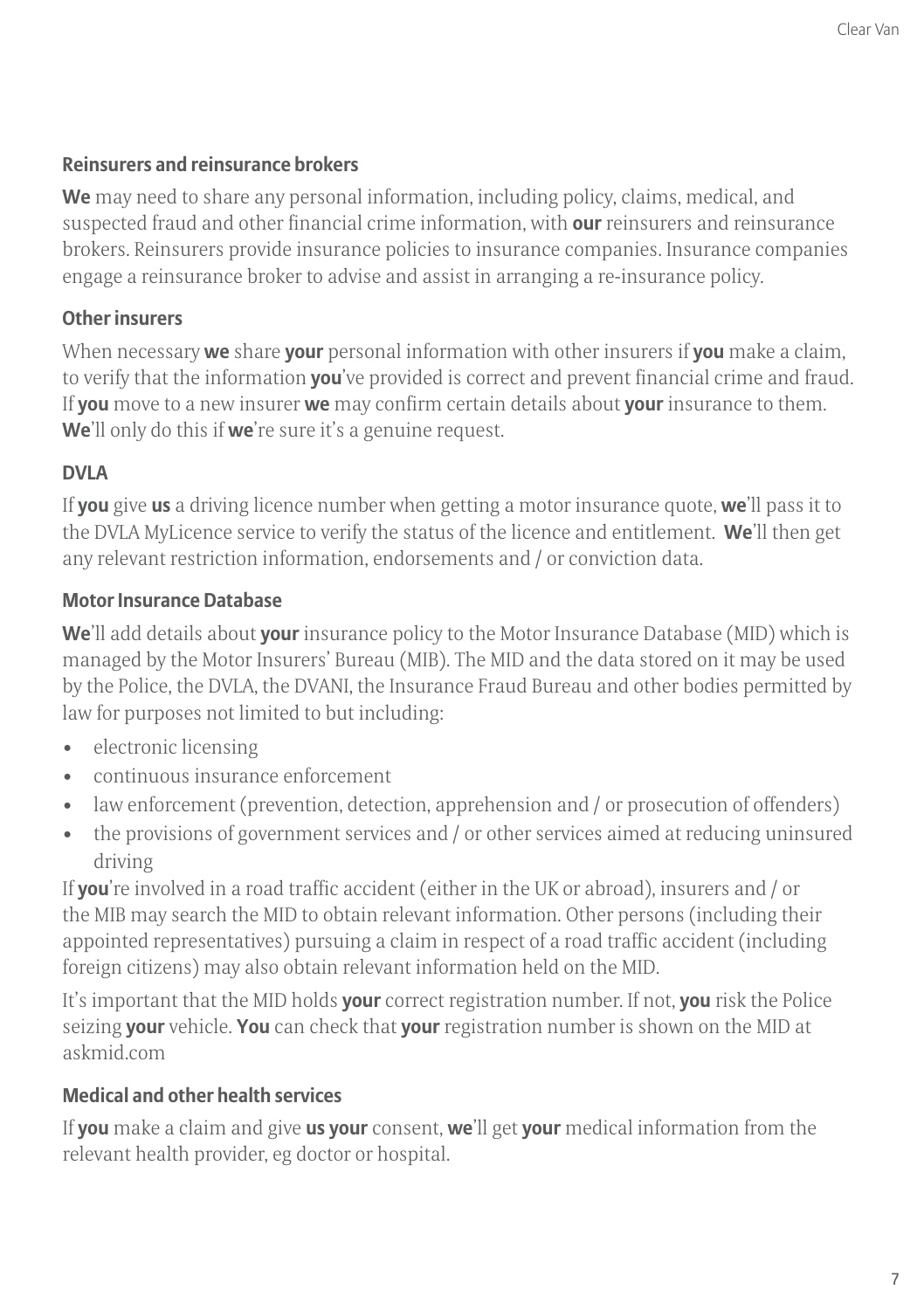#### **Claimants**

**We** may be given information by a claimant or their representative, a witness or family member, to support a claim or to pursue a claim against **your** policy.

#### **Other insured parties**

An insured party on **your** policy (eg named driver) may notify **us** of an incident or claim against **your** policy.

#### **Law enforcement and government agencies**

Information may be given to **us** by law enforcement agencies (eg the police) about an incident which may result in a claim or may affect a policy or ongoing claim.

#### **Giving someone permission to talk to us about your policy**

**We** can only talk about **your** policy to **you** or someone **we**'re satisfied that **you**'ve authorised to talk to **us**, on **your** behalf.

#### **Communications**

When **you** contact **us**, personal information that **you** give **us** will be recorded. This helps **us** improve **our** customer service, train **our** staff, respond to complaints and prevent fraud and other financial crime.

All communications will be in English. **You** can get this document from **us** in Braille, large print or audiotape by contacting **us**.

#### **Cookies**

**We** use cookies to enhance **your** online experience and help **us** understand how **our** website can be improved. **We** don't store any contact details or banking information and **we**'ll only remember **your** last visit. If **you** want to find out more or stop **us** from using cookies, please see **our** cookie policy on **our** website for more information.

#### **How long we keep your personal information**

If **you** buy a policy from **us** we'll keep all personal information for 7 years after the policy ends to ensure **we** meet **our** statutory and regulatory obligations (eg as laid down by the HMRC, MIB), and to allow **us** to manage complaints or claims.

After 7 years, **we**'ll only keep the personal information **we** need so that **we** can identify who was covered for 40 years after the policy ends.

In exceptional cases **we** may need to keep claim information for longer than 40 years (eg where serious injury has occurred and there is potential need to provide life-long care to an injured person).

**We**'ll keep **your** quote for up to 1 year.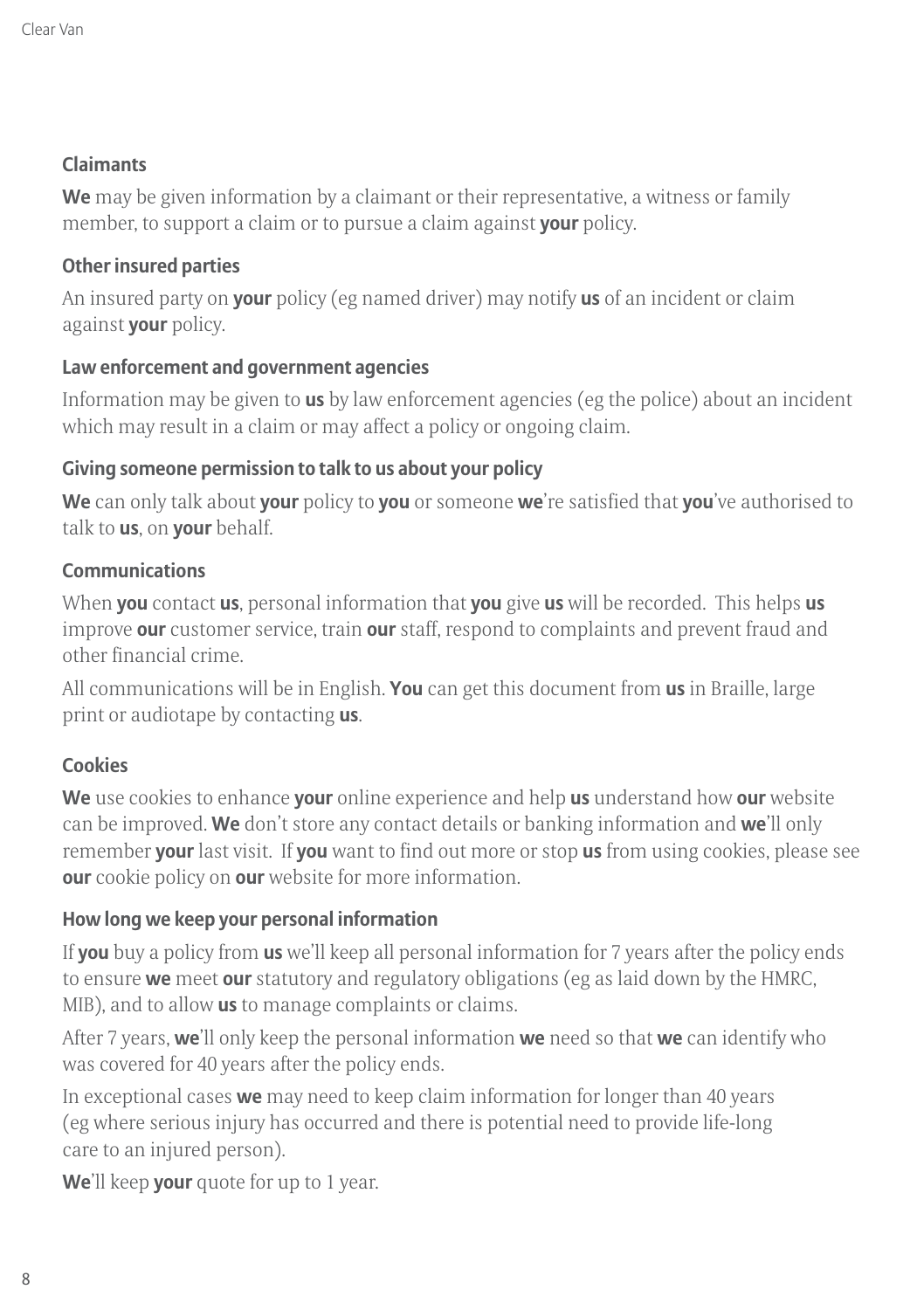#### **Your personal information rights**

**You** have a right in certain circumstances to:

- access the personal information **we** hold about **you**
- correct personal information
- have **your** personal information deleted
- restrict **us** processing **your** personal information
- receive **your** personal information in a portable format, and
- object to **us** processing **your** personal information

**You** can also ask for a person to review an automated decision.

If **you** want to find out more or to exercise these rights please contact **us**: GI Customer Support, LV=, County Gates, Bournemouth, BH1 2NF or email **us** at GICustomerSupport@LV.com.

#### **Your right to make a complaint**

If **you** have a complaint about the way **we** process **your** personal data please contact **us**. **You** can also raise **your** complaint with the Information Commissioner's Office on 0303 123 1113 or visit ico.org.uk/concerns.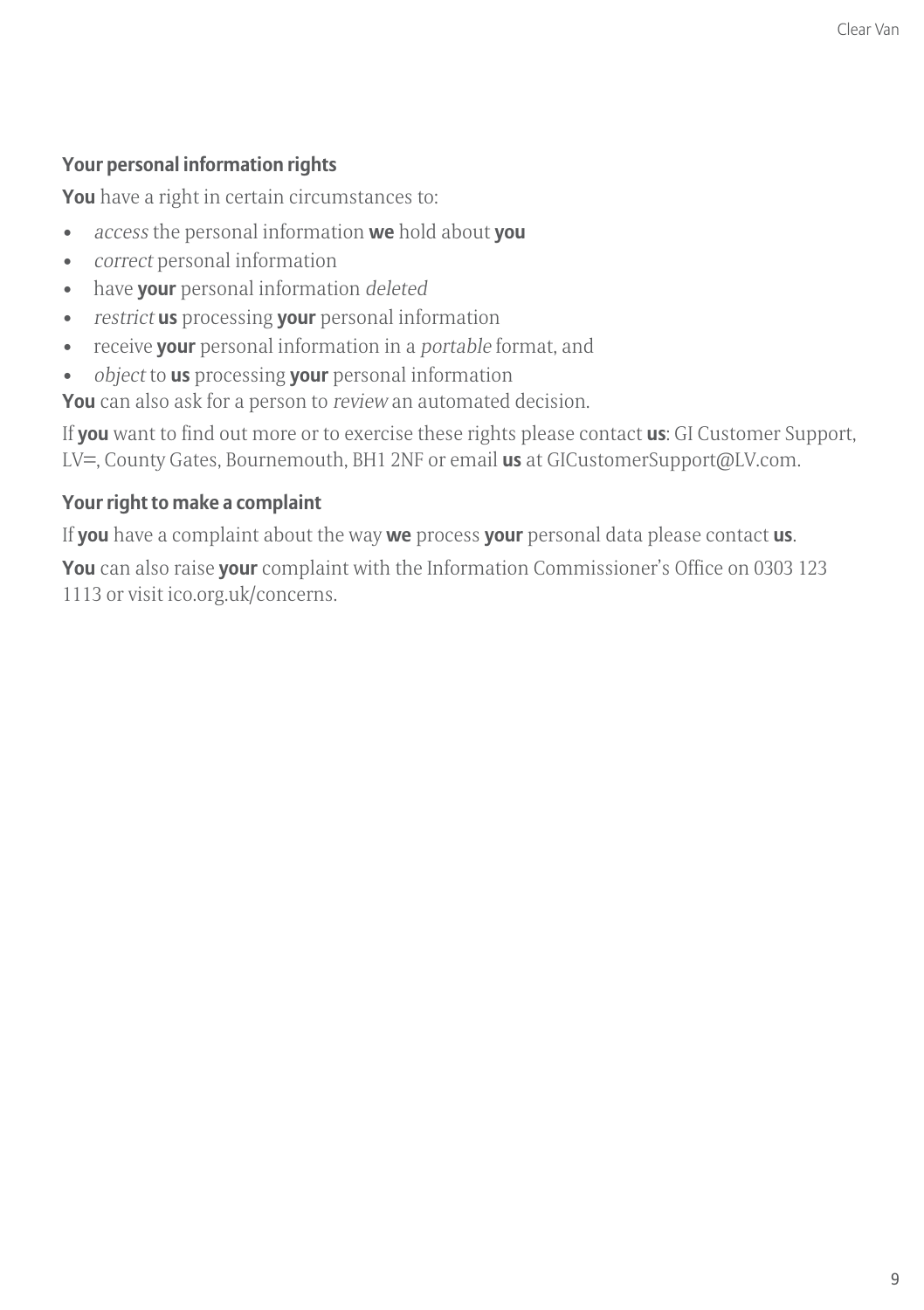### General definitions

### The terms below have their meaning shown next to them and appear in bold throughout **your** policy.

#### **Certificate of motor insurance**

The document issued by **us** showing that this policy provides the cover **you** need by law to comply with the relevant United Kingdom and European Traffic laws. It shows who is entitled to drive **your vehicle** and the purposes for which **your vehicle** can be used.

#### **Endorsement**

Changes to the terms of **your** policy which will be shown in **your schedule**.

#### **Excess/Excesses**

The amount **you** will have to pay if **you** make a claim regardless of who was to blame. The **excess** amounts are shown in this policy but other additional **excesses** may be shown in **your schedule**.

#### **Hazardous Goods**

Hazardous goods means any goods requiring the display of hazard warning (Hazchem or ADR) panels and/or Trem cards whilst the goods are being carried.

#### **Highway Insurance**

The trading name of **Highway Insurance Company Limited**.

#### **Highway Insurance Company Limited**

An insurance company, part of the Liverpool Victoria group of companies, authorised by the Prudential Regulation Authority and regulated by the Financial Conduct Authority and the Prudential Regulation Authority.

#### **Insurance Advisor**

This is the person who **you** arranged **your** insurance with.

#### **Spouse/Civil Partner**

The person **you** are legally married to or have entered a legal Civil Partnership with.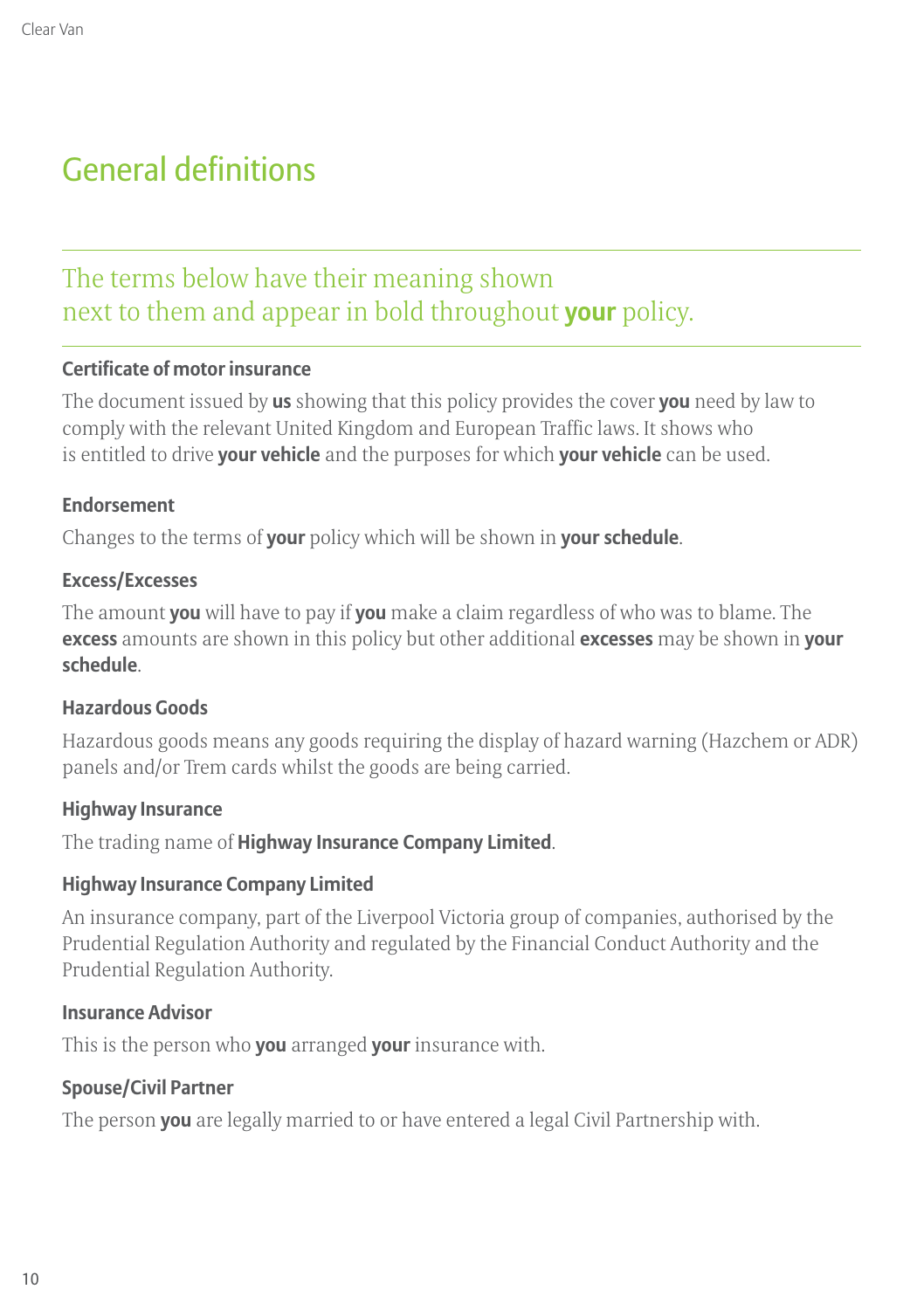#### **Market value**

The cost of replacing **your vehicle** at the time of the loss or damage, taking into account its make, model, specification, age, mileage and condition.

This will not exceed the estimate of value that **you** last gave to **us**.

#### **Period of insurance**

The period **you** are covered for as shown on **your certificate of motor insurance** and **schedule**.

#### **Prejudicial Claim**

Any claim made against **your** policy that has either resulted in **us** making a payment and **we** are not able to recover the full amount of this payment, or a claim that is outstanding and responsibility for the claim has not been decided.

#### **Recommended Repairer**

The national network of repairers **we** work with as part of a claim to repair **your** vehicle.

#### **Schedule**

A document which includes **your** details and specifies the cover provided by **your** policy and any **endorsements** applying to **your** policy.

#### **Statement of Insurance**

A record of the information **you** have provided **us** with.

#### **Territorial limits**

Great Britain, Northern Ireland, The Channel Islands, The Isle of Man, Andorra, Austria, Belgium, Bulgaria, Croatia, Cyprus, Czech Republic, Denmark, Estonia, Finland, France, Germany, Gibraltar, Greece, Hungary, Iceland, Italy, Latvia, Liechtenstein, Lithuania, Luxembourg, Malta, Monaco, Netherlands, Norway, Poland, Portugal, Republic of Ireland, Romania, San Marino, Serbia, Slovakia, Slovenia, Spain, Sweden, Switzerland and the Vatican City. It also includes travelling between these countries by air, rail or sea, including loading and unloading.

#### **We, us, our**

**Highway Insurance Company Limited** trading as **Highway Insurance**.

#### **You, your, yourself**

The insured named on the **schedule**.

#### **Your vehicle**

Any vehicle and accessories in, on or attached to it, as described in paragraph 1 of **your** current **certificate of motor insurance** or **your** policy **schedule**.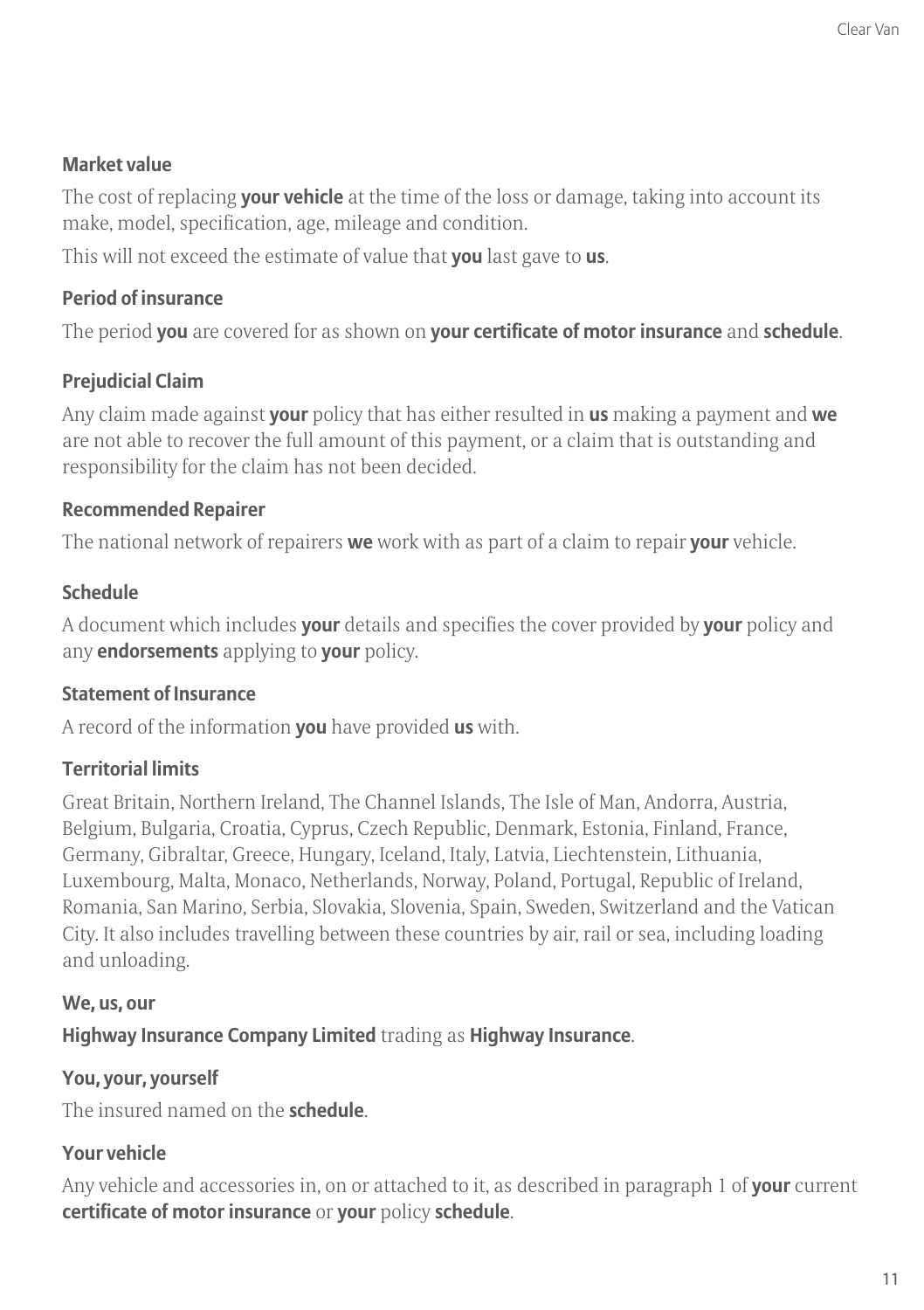### Claims information

**We** aim to provide **you** with the best claims service that **we** can. If **you** use the services **we** have put in place to achieve this, **we** can provide a better service than when the claim is outside **our** control.

#### **To make a claim**

In the United Kingdom 0800 681 6368 (24 hours a day, 365 days a year)

Outside the United Kingdom 01202 556879 (24 hours a day, 365 days a year)

For glass only claims 0800 678 1010

If any accident, injury, loss or damage occurs **you**, or **your** legal representative, must follow these simple steps:

- 1. Call **us** as soon as possible after the accident please have **your** policy number and as much information as possible about the claim ready when **you** call.
- 2. If **your vehicle** is stolen or vandalised, report this to the police immediately and take a note of the crime reference number.
- 3. Speak to **us** before **you** make any arrangements for replacement or repair.

**You** must also:

- Immediately send **us**, all communications from other people involved without replying.
- Immediately tell **us** about and send to **us** any notice of intended prosecution, inquest, fatal accident inquest, or any writ, summons or process without replying.
- Tell **us** straightaway if **your vehicle** is stolen and **you** later get it back, or discover where it is.
- Get **our** permission before ordering any new part or accessory, and before paying for any transport outside the United Kingdom.
- Give any information, help, co-operation and documentation **we** need, including going to court if necessary.
- Pay any **excess** that applies.

**You** must not, without **our** consent:

- Negotiate or admit responsibility.
- Make any offer, promise, payment or settlement.

**We** are entitled to do the following:

- Have total control to conduct, defend or settle any claim.
- Take proceedings in **your** name, or that of any other person insured, at **our** own expense and for **our** own benefit to recover any payment **we** have made.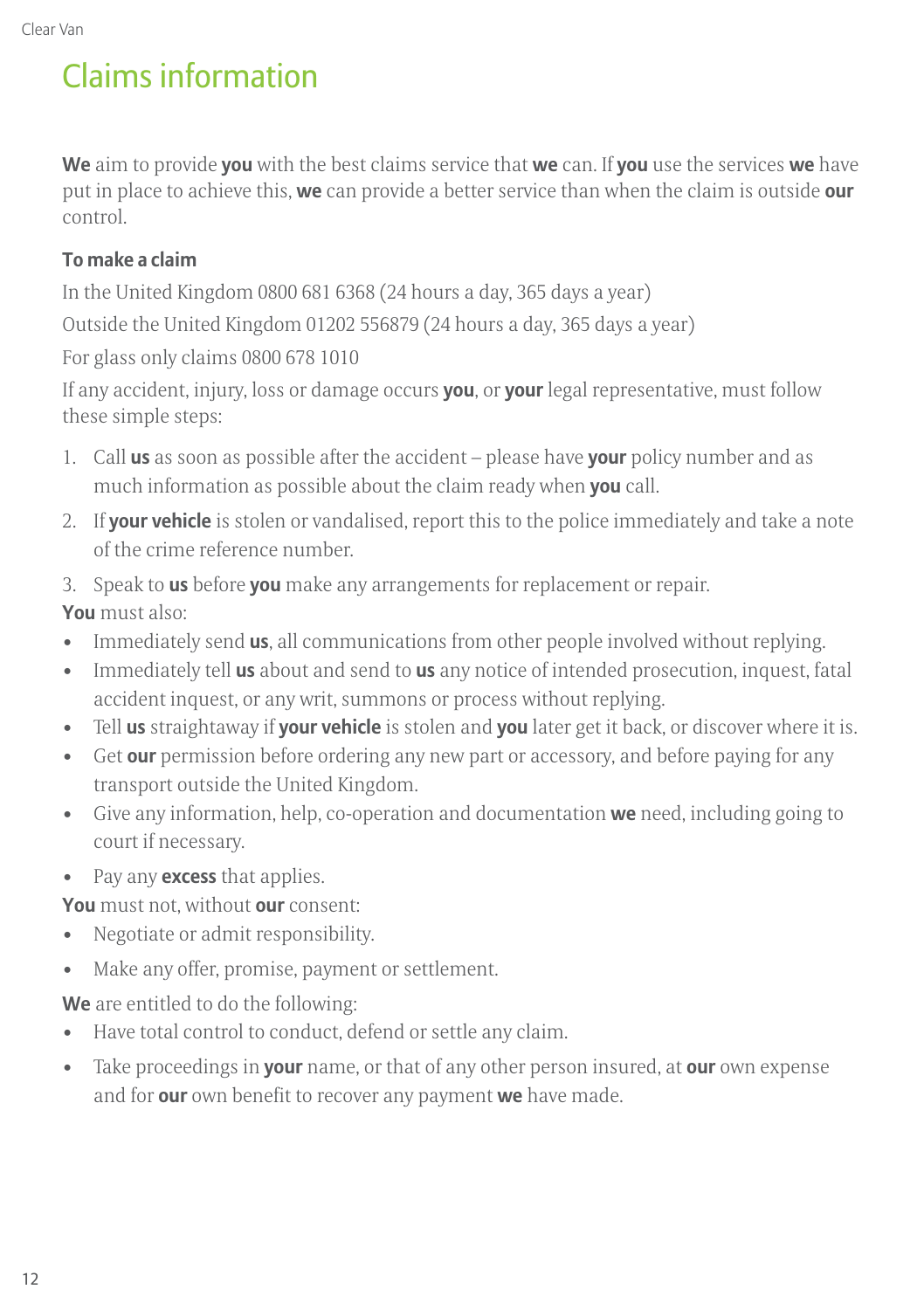#### **Handling your claim** (See Sections 2 and 6)

If **your vehicle** is being repaired by a **recommended repairer** they will provide **you** with a courtesy vehicle for the duration of the repair to **your vehicle**.

If **your vehicle** cannot be repaired or has been stolen and not recovered **we** will provide **you** with a courtesy vehicle for up to 14 days or until 4 days after payment has been issued to **you**, whichever is soonest.

A courtesy vehicle provided under this section will usually be a small car derived van.

**We** will insure the courtesy vehicle under this insurance in exactly the same way as **we** insure **your vehicle**. **You** must return the courtesy vehicle when the owner or **we** ask **you** to or if this insurance expires and **you** do not renew it.

#### **Paying your claim** (See Sections 2 and 6)

**We** will:

- Pay the reasonable cost of protecting and returning **your vehicle** to the address shown on the **schedule** (within the United Kingdom unless **we** have agreed otherwise first).
- Entirely at **our** discretion and subject to payment of the policy **excess**, arrange to:
- a) repair the damage at a **recommended repairer**. **We** may decide to use suitable parts or accessories which are not supplied by the original manufacturer, or alternatively authorise repairs at a repairer of **your** choice subject to the provision of satisfactory estimates.
- b) pay **you** the cost of replacing or repairing the damaged parts, including their fitting, or
- c) treat **your vehicle** as a total loss and replace **your vehicle** or pay **you** the **market value** of **your vehicle** less any applicable **excess**. Once **you** accept **our** offer or **we** have paid the claim (or both) **your vehicle** becomes **our** property, unless **we** agree otherwise.
- If any part or accessory is not available, the most **we** will pay for that part will be the cost shown in the manufacturer's last United Kingdom price list, plus a fitting cost.
- Not pay the whole cost of any repair or replacement that leaves **your vehicle** in a better condition than before the loss or damage (**you** will pay part of the cost of the repair or replacement).
- Not refund any premium if **your vehicle** is written off or there is any claim.
- Settle the claim to the legal owner, up to the **market value**, if **your vehicle** is part of a hirepurchase or leasing agreement, or belongs to someone else.
- If **we** declare **your vehicle** a total loss (write off), **you** must pay whatever **you** owe **us** before **we** will pay **your** claim, or **we** may take what **you** owe **us** from anything **we** pay **you**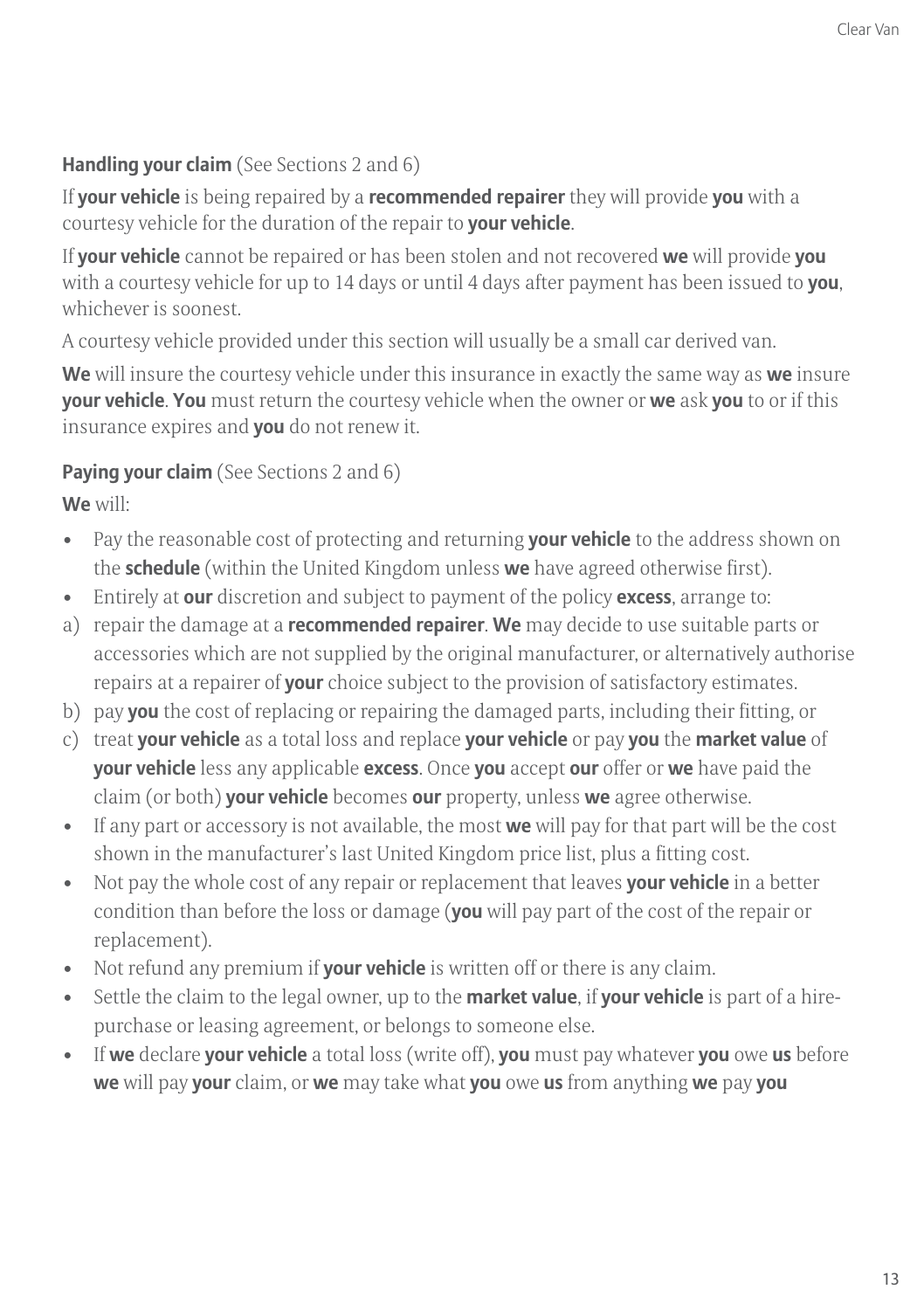### Complaints procedure

**Our** aim is to get it right, first time, every time. If we make a mistake **we** will try to

of **your** complaint within five working days let **you** know when an answer may be

If **we** have not resolved the situation within eight weeks **we** will issue **you** with information about the Financial Ombudsman Service which offers a free, independent complaint resolution service.

If **you** have a complaint please contact **our** Customer Care Department via

Using **our** complaints procedure or contacting the Financial Ombudsman Service does not affect **your** legal rights.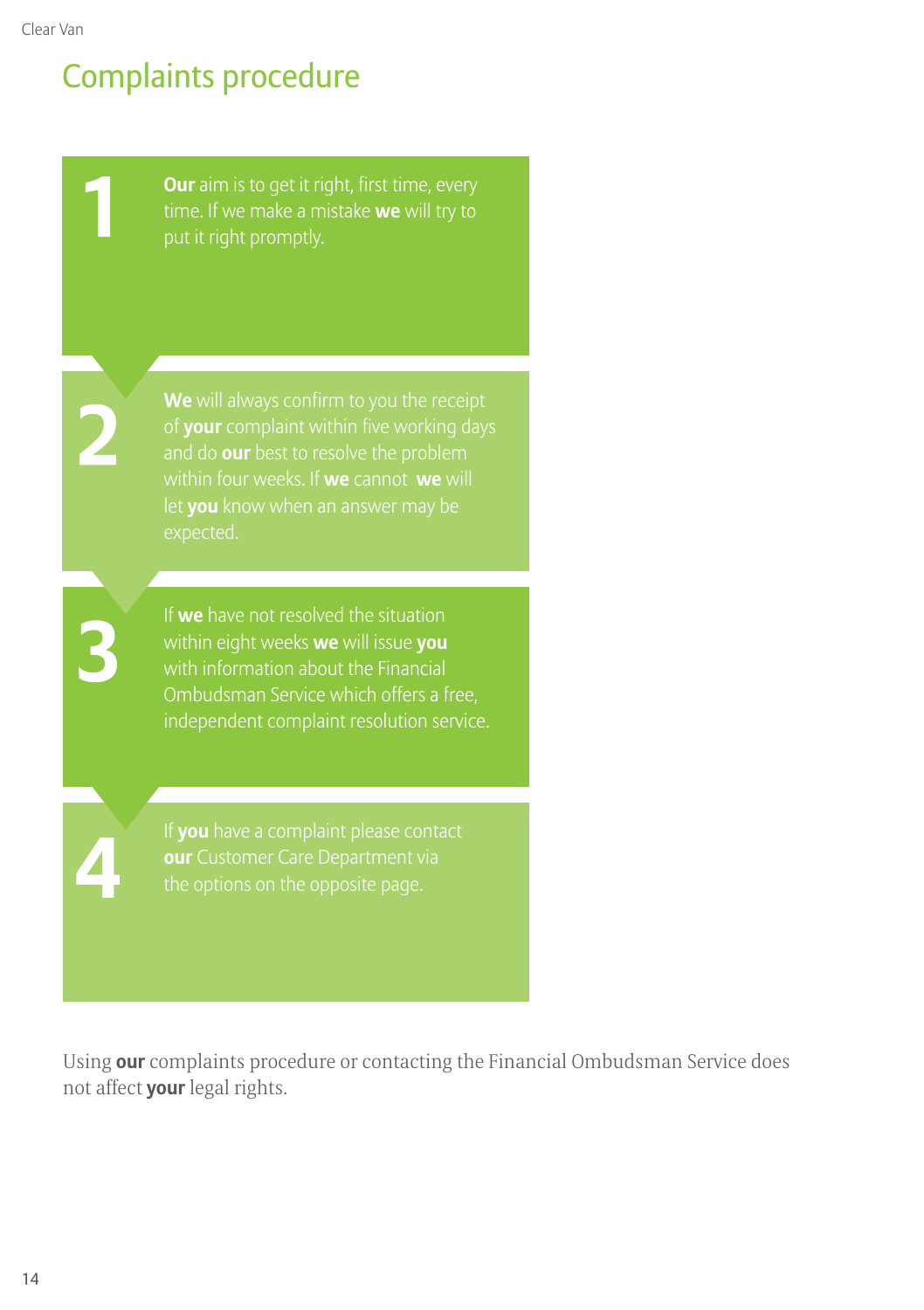### Complaints procedure (continued)

**The Customer Care Department,**  LV= Brentwood. **PO Box 9104, Frizzell House, County Gates, Bournemouth, BH1 9DB**

**Tel: 0800 028 9822 For Text Phone please dial 18001 first.**

**Email: customercare@highway-insurance.co.uk**

#### **You have the right to refer your complaint to the Financial Ombudsman, free of charge – but you must do so within six months of the date of the final response letter.**

If **you** do not refer **your** complaint in time, the Ombudsman will not have **our** permission to consider **your** complaint and so will only be able to do so in very limited circumstances. For example, if the Ombudsman believes that the delay was as a result of exceptional circumstances.

The Financial Ombudsman Service Exchange Tower London E14 9SR

Website: **www.financial-ombudsman.org.uk** Telephone: **0800 0234567** or **0300 1239123** Email: **complaint.info@financial-ombudsman.org.uk**

The European Commission has an online dispute resolution service for consumers who have a complaint about a product or service bought online. If **you** choose to submit **your** complaint this way it will be forwarded to the Financial Ombudsman Service.

Visit ec.europa.eu/odr to access the Online Dispute Resolution Service. Please quote **our** e-mail address: customercare@highway-insurance.co.uk

Alternatively, **you** can contact the Financial Ombudsman Service directly.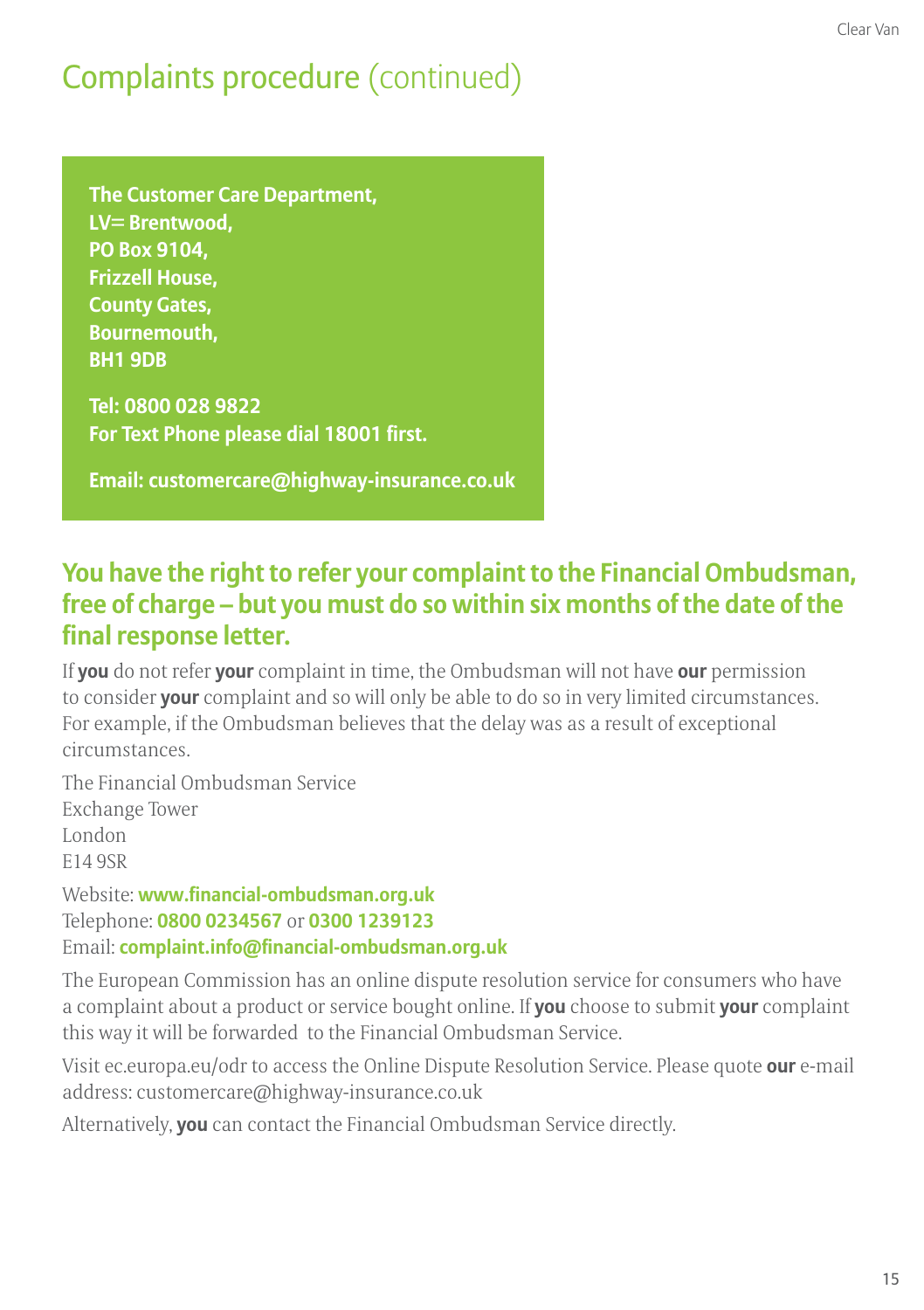### The cover provided

All sections of **your** policy apply unless **your schedule** shows **endorsements** saying otherwise. The General exclusions and General conditions at the back of this policy apply to all sections. **Changes to your circumstances**

#### Please contact **your insurance advisor** if there are any changes to **your** circumstances which could affect **your** insurance. There are some changes that **you** should tell **us** about before they happen, for example, if **you** intend to change **your** vehicle or if **you** wish to include other drivers. Please refer to General Condition 10 of this policy.

If **your** circumstances change and **you** do not tell **us**, **you** may find that **you** are not covered if **you** need to make a claim.

### Section 1 – Your liability to others

#### **What is covered in section 1**

#### **1a Cover we provide for you**

**We** will pay all the amounts **you** may become legally responsible for in respect of:

- accidental death of or bodily injury to any person; or
- accidental damage to anyone's property. The indemnity is limited to £5,000,000 including all costs (or any higher limits provided for by local legislation in territories outside the United Kingdom but within the **territorial limits**) for any one occurrence or series of occurrences arising from one cause. Whilst **your vehicle** is carrying any **hazardous goods**, the indemnity is limited to £1,250,000 for any one occurrence or series of occurrences arising from one cause.

caused by or arising out of:

- i the use of
- ii goods falling from or
- iii the operations of loading and unloading

#### **your vehicle**

**1b We** will also provide the same cover as 1a above in respect of any disabled mechanically propelled vehicle, trailer or caravan which is being towed by **your vehicle** whilst it is attached to or accidently detached from **your vehicle** so long as the towing is allowed by law and the trailer or broken-down vehicle is attached properly to **your vehicle** by towing equipment made for this purpose.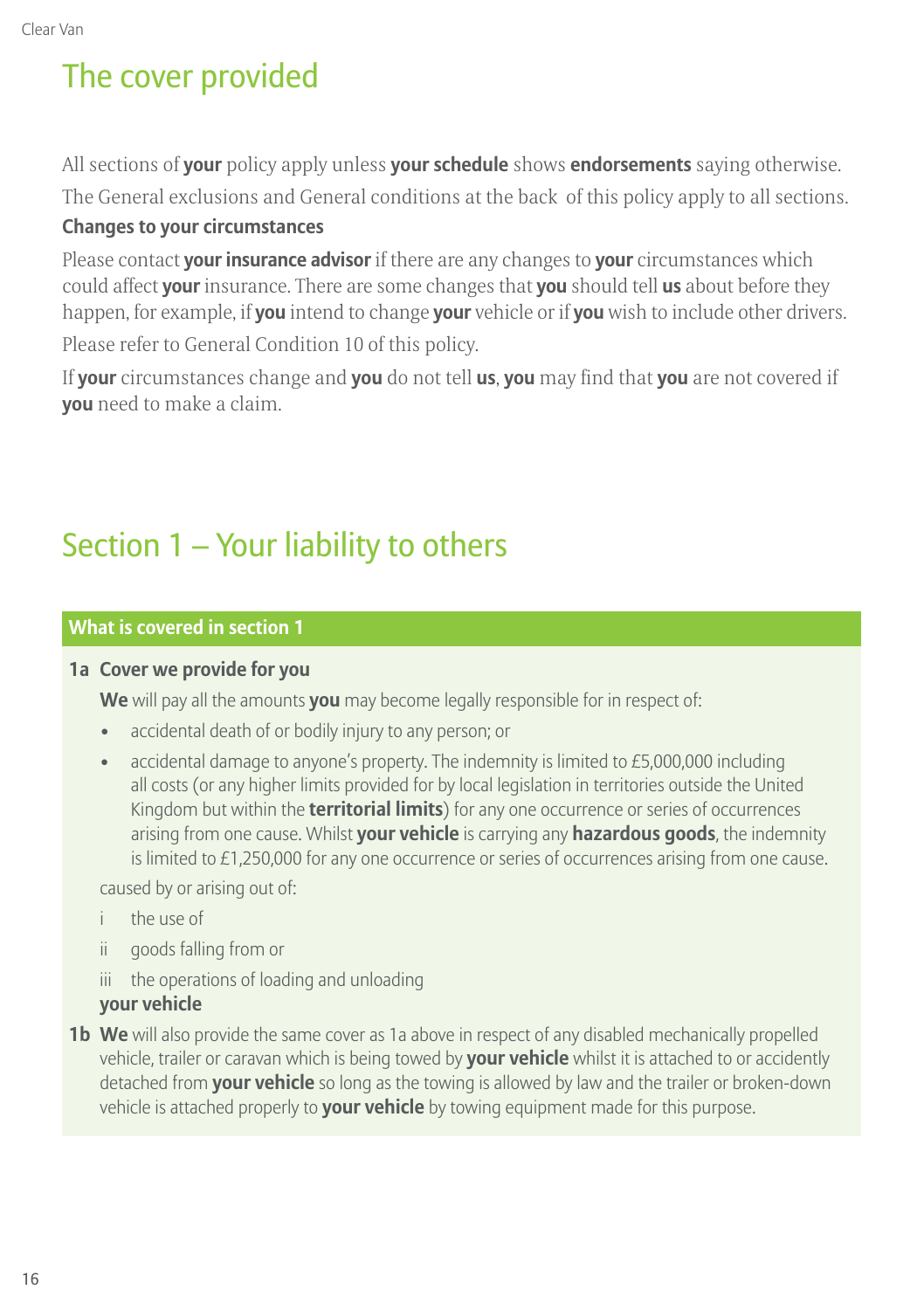#### **What is covered in section 1** (continued)

#### **2 Cover we provide for other people**

**We** will cover the following people for legal liabilities to others:

- Anyone **you** allow to drive or use **your vehicle** as long as they are entitled to drive by **your** current **certificate of motor insurance** and **schedule** and are using **your vehicle** within the limitations of use specified in **your certificate of motor insurance**.
- Anyone travelling in, getting into or out of **your vehicle**.
- All companies forming **the insured** as though separate policies had been issued in their individual names.
- Any principal of **the insured** provided that **the insured** would have been entitled to cover if the claim had been made against **the insured**.

#### **3 Your legally appointed representatives**

 After the death of anyone who is insured under this policy, **we** will protect that person's estate against any liability they had if that liability is insured under this policy.

#### **4 Legal fees and expenses**

 If there is an accident insured under this policy **we** will, subject to **our** written agreement, arrange and pay for:

- a solicitor or barrister to represent anyone insured under this policy at a coroner's inquest or criminal court;
- defending anyone covered under this policy if they are charged with manslaughter or causing death by careless, reckless or dangerous driving.

#### **5 Emergency Treatment**

 If there is an accident insured by this policy, **we** will pay for emergency medical treatment which is required under any compulsory motor insurance legislation.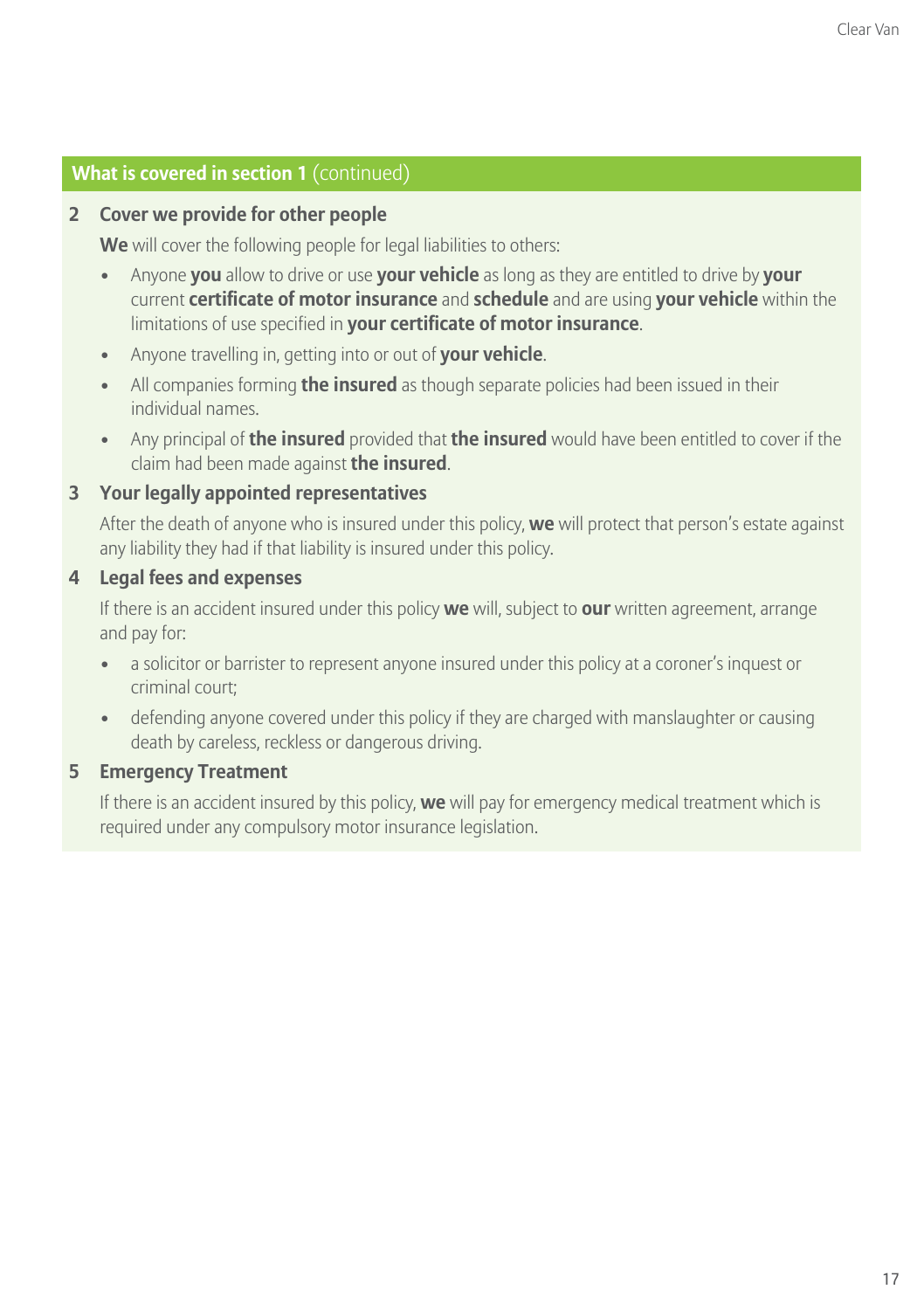### Section 1 – Your liability to others (continued)

#### **What is not covered in section 1**

#### **We will not cover:**

Liability for causing the death of or bodily injury to any employee in the course of their employment by anyone insured by this policy unless cover is compulsory under motor insurance legislation within the **territorial limits** of this policy.

Liability for loss of or damage to property which belongs to, or is held in trust by **you**, or is in **your** care custody or control.

Liability for loss of or damage to property which belongs to, is held in trust by, or is in the care custody or control of anyone **you** allow to drive **your vehicle** and who is entitled to drive by **your certificate of motor insurance.**

Loss of or damage to **your vehicle** or any trailer or caravan being towed by **your vehicle**.

Liability incurred by anyone who is covered under any other insurance.

Liability caused by using **your vehicle** and/or any trailer on any part of an aerodrome, airport, airfield or military base where aircraft can go.

Damage to any bridge, viaduct, weigh-bridge, road or anything beneath by vibration or by the weight of **your vehicle** and its load if **your vehicle** and/or trailer exceeds the maximum gross vehicle, plated or train weighted permitted by the relevant law.

Liability arising out of the operation as a tool, of any plant forming part of **your vehicle** or any trailer (other than a lifting device for self loading) except so far as is necessary to meet the requirements of any compulsory motor insurance legislation.

Loss or damage to any vehicle or trailer being towed or any property being carried in or on it.

Liability arising from

- the use of any heating, welding, cooking or similar equipment or plant in or on **your vehicle** or any trailer
- the explosion of any pressurised container in or on **your vehicle** or trailer or which forms part of any plant attached to **your vehicle** or trailer

except as required by compulsory motor insurance legislation.

Liability caused by any manufacture, construction, alteration, repair directly or indirectly caused in connection with using **your vehicle** or trailer.

Liability caused by food poisoning, or anything contained in goods supplied, or any harmful or incorrect treatment given at or from **your vehicle** or trailer.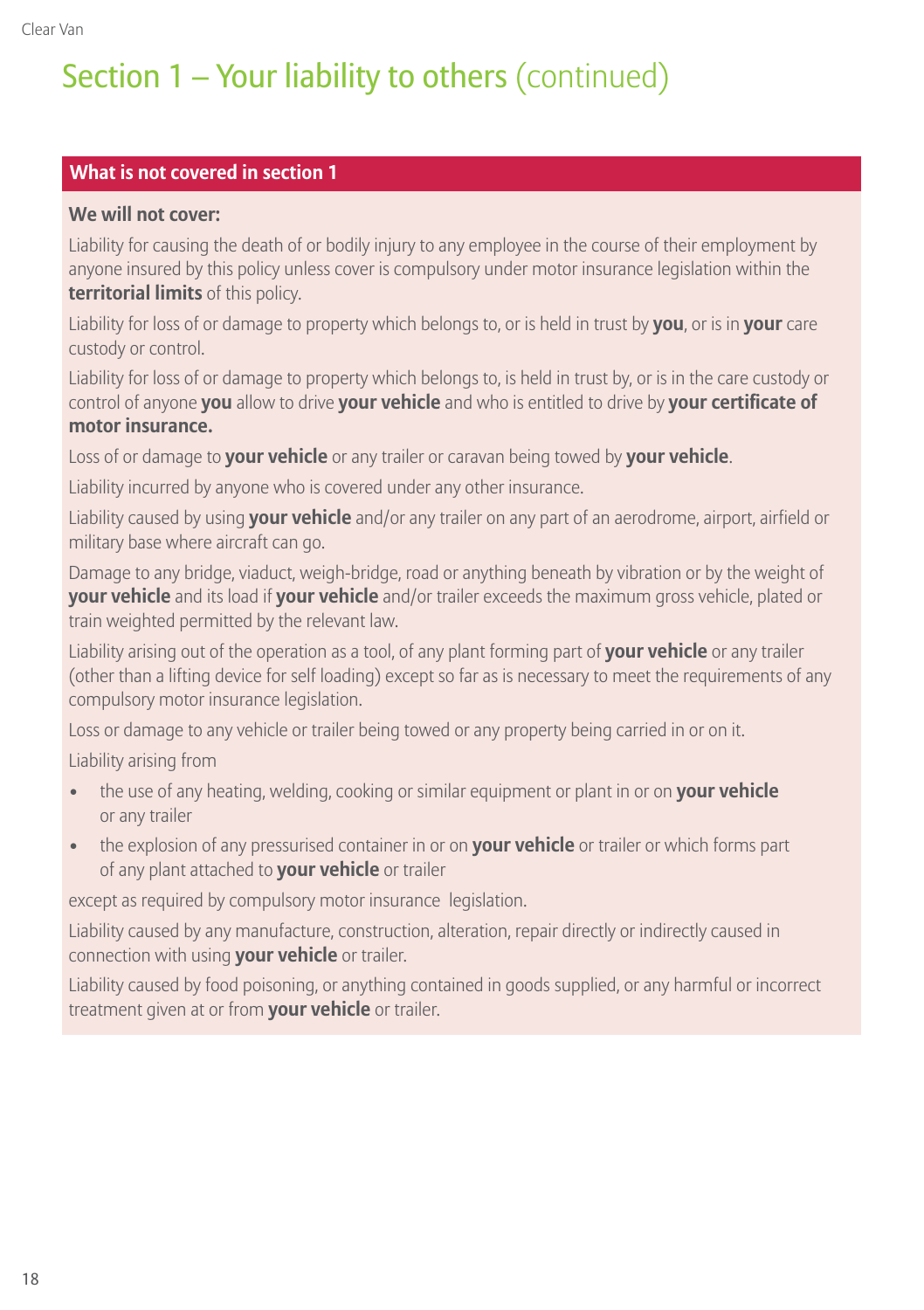### Section 2 – Loss of or damage to your vehicle

#### **What is covered in section 2**

**We** will, at **your** request, pay for:

- loss of or damage to **your vehicle** up to the **market value** of **your vehicle**; if **we** repair **your vehicle we** may use alternative parts not supplied by the original manufacturer.
- the cost of draining **your vehicle's** fuel tank due to accidental misfuelling and of repairing any damage caused to **your vehicle's** engine as a consequence of it
- the cost of protecting and removing **your vehicle** to the nearest repairer and the cost of delivering **your vehicle** back to **you** after it has been repaired as long as **your** home is in the United Kingdom, Channel Islands or the Isle of Man.
- replacement or repair of **your vehicle's** windscreen or windows

#### **Replacing your vehicle**

**We** will at **your** request replace **your vehicle** with a new one of the same make, model and specification if **your vehicle** is:

- stolen and not recovered within 28 days of **you** reporting the theft to **us**; or
- damaged to the extent that the cost of repair is more than 50% of an identical new vehicle at the time of loss or damage (based on the manufacturers last United Kingdom list price).

**we** will only do this if

- **you** have owned **your vehicle** (or it has been hired to **you** under a hire-purchase agreement or personal contract hire agreement) since it was first registered as new;
- the loss or damage happens before **your vehicle** is one year old;
- **we** have **your** permission or the hire purchase company's permission to replace **your vehicle**;
- **vour vehicle** is under 3.5t gross vehicle weight, is in current production and available in the United Kingdom.

If **your vehicle** is on lease hire, hire purchase or personal contract hire, **we** may be required to pay the owner for damage to **your vehicle**. In that event **our** payment will be in full and final settlement of **our** liability under this section.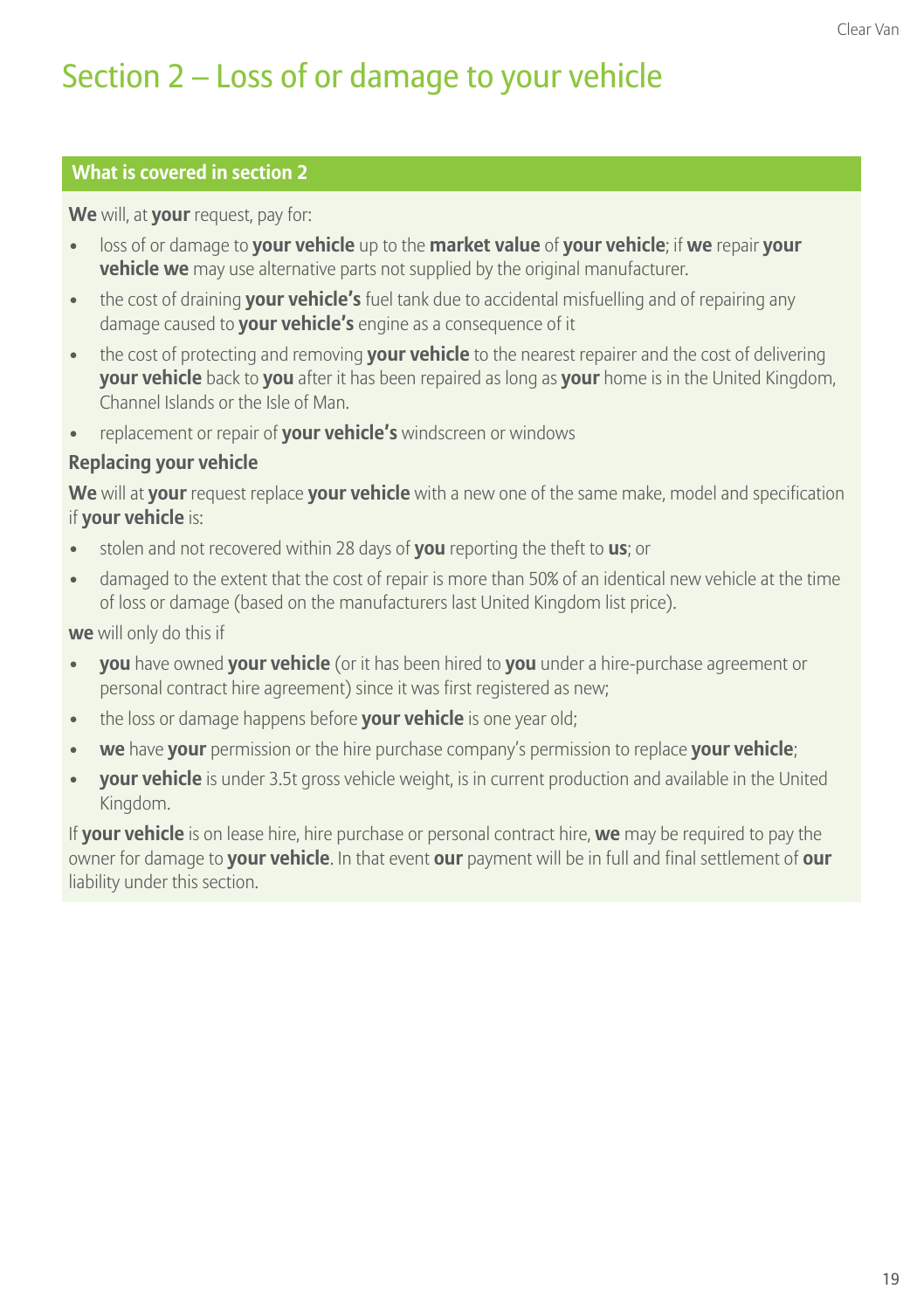## Section 2 – Loss of or damage to your vehicle (continued)

#### **What is not covered in section 2**

#### **We will not cover:**

Loss of or damage to **your vehicle** following theft or attempted theft if it was unoccupied at the time of the loss or damage, unless **your vehicle** was locked and the ignition key or other removable ignition device was not in or on **your vehicle**.

Loss of or damage to, **your vehicle** resulting from fraud or deception or by using any counterfeit form of payment which a bank or building society will not authorise.

Any amount over £750 for loss of or damage to audio communication, navigational, or in-car entertainment equipment unless it is standard equipment, or a manufacturer fitted optional extra for **your vehicle** when built. Such equipment must be permanently fitted to **your vehicle** and operated exclusively by **your vehicle's** electrical system.

#### **Fire, theft and malicious damage excess**

**You** will have to pay the first £150 of any claim made for fire, theft or attempted theft or malicious damage.

#### **Windscreen damage excess**

If **your** claim is only for repair or replacement of **your vehicle's** windscreen or windows or for bodywork scratched as a direct result of a damaged windscreen or window **you** will have to pay the first –

- £75 for replacement using **our recommended repairer** Autoglass
- £nil for repair using **our recommended repairer** Autoglass
- £100 for replacement or repair using any other repairer.

#### **Accidental damage excess**

If **your** claim is not for fire, theft, malicious damage or windscreen, **you** will have to pay the **excess** shown in the category of driver table below. These **excesses** are additional to any other **excess** which may apply (please refer to **your schedule**).

#### **Category of driver**

| <b>Driver's Age</b> | Experienced | Inexperienced |
|---------------------|-------------|---------------|
| 17 to $201$         | £350        | £350          |
| 21 to 24            | £250        | £350          |
| 25 or over          | £150        | ソらい           |

An inexperienced driver is someone who has not held a full licence issued in the European Union, Great Britain, Northern Ireland, the Channel Islands or the Isle of Man for at least one year.

Wear and tear, depreciation, mechanical, electrical, electronic or computer failures, breakdowns or breakages.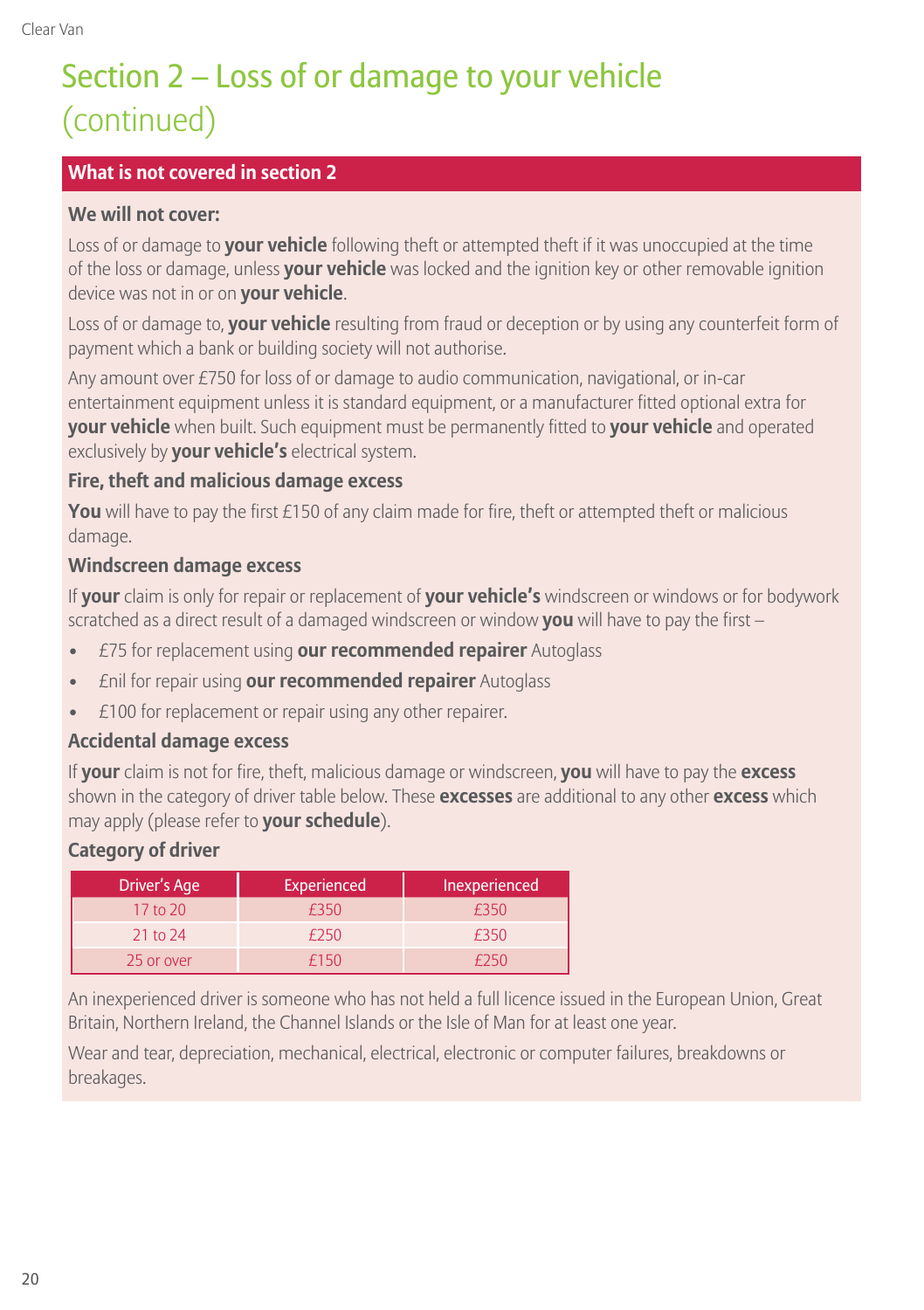#### **What is not covered in section 2** (continued)

Damage to tyres caused by braking, punctures, cuts or bursts.

Damage or destruction due to pressure waves caused by aircraft or other flying objects.

Loss of or damage caused directly or indirectly by fire if **your vehicle** is equipped for the cooking and/or heating of food and/or drink.

Loss or damage arising from confiscation, requisition or destruction of **your vehicle** by or under order of any Government, Public or Local Authority.

Loss of value following repairs to **your vehicle**.

Loss of use of **your vehicle** or other indirect loss such as travel expenses or loss of earnings.

The cost of reinstating or replacing data of any type that was held in or stored on any equipment in **your vehicle**.

Any damage caused deliberately by **you** or anyone else insured under this policy.

Any loss or damage as a result of theft of or the unauthorised taking of **your vehicle** by a family member or anyone who lives with **you**, unless **you** report them to the police for taking **your vehicle** without **your** consent.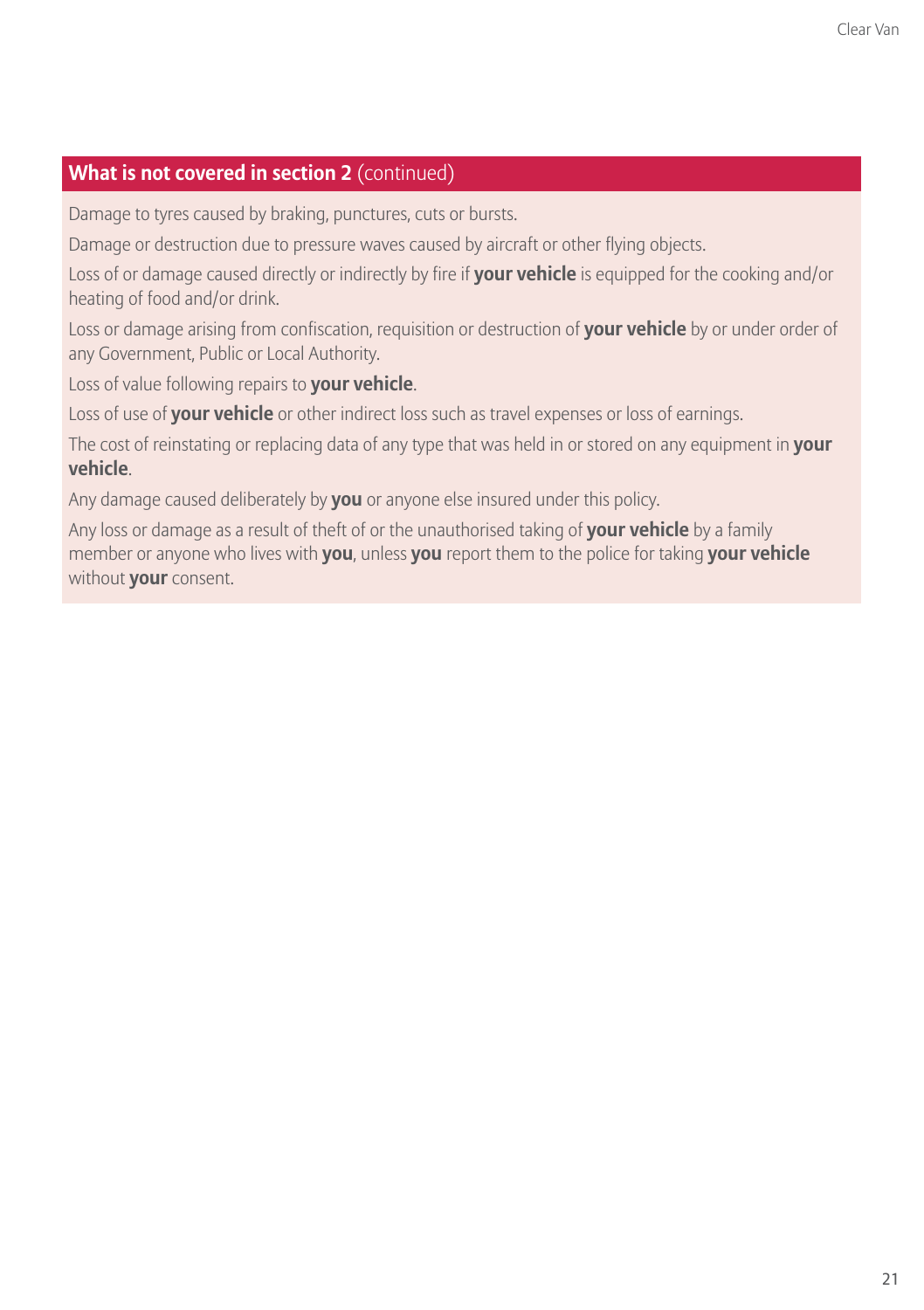### Section 3 – Medical expenses

**We** will pay medical, surgical and dental fees up to £100 for each person being carried in **your vehicle** if they are injured in an accident involving **your vehicle**.

### Section 4 – Personal belongings

**We** will pay, at **your** request, up to £100 for personal belongings while in or on **your vehicle** if they are lost or damaged by an accident, fire, theft or attempted theft.

#### **What is covered in section 4 What is not covered in section 4**

**We** will not pay for loss of, or damage to:

- money including cash, cheque books, credit, debit, cheque and loyalty cards;
- tickets vouchers documents or securities (financial certificates such as shares and bonds);
- jewellery including watches;
- mobile phones; or
- goods, samples or business equipment which **you** or any person insured by this policy carry in connection with any trade or business.

**We** will not pay for any loss following theft or attempted theft if **your vehicle** was unoccupied at the time of the loss, unless **your vehicle** was locked and the ignition key or other removable ignition device was not in or on **your vehicle**.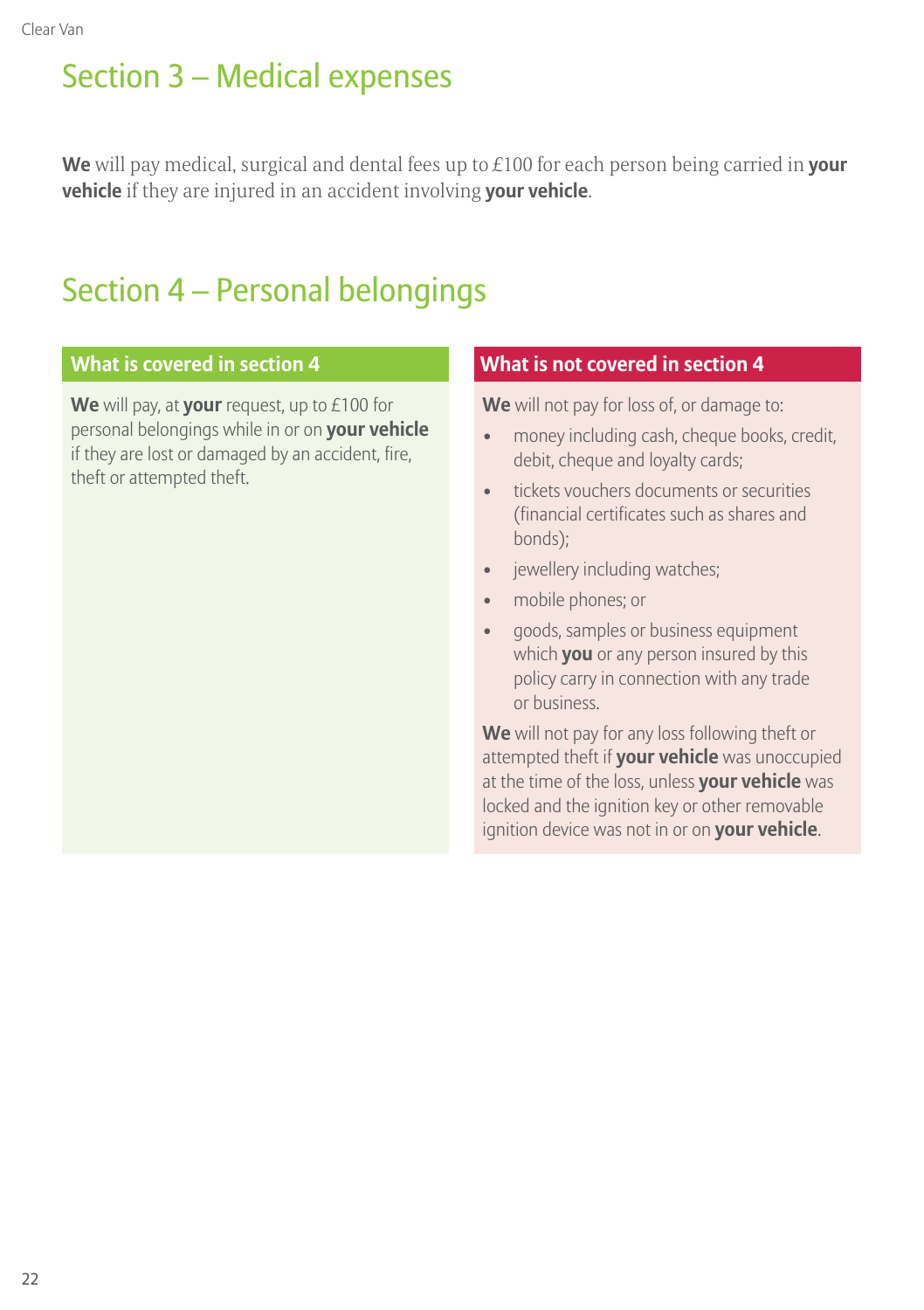### Section 5 – If you or your spouse or civil partner are involved in an accident

If **you** or **your** spouse or **civil partner** are in an accident while travelling in **your vehicle** or getting into or out of any motor car and this is the only cause of death or bodily injury to **you** or **your spouse** or **civil partner**, **we** will pay £5,000 per person if **you** or **your spouse** or **civil partner** die, suffer the total and permanent loss of sight in one or both eyes or lose any limbs.

**We** will only pay for one benefit for death or injury to each person for any one injury in any one **period of insurance**.

#### **What is covered in section 5 What is not covered in section 5**

#### **We will not cover:**

- death or loss of sight or limb if this happens more than three months after the accident.
- any loss under this section if **you** are a firm, company or more than one person.
- any loss due to:
	- deliberately injuring **yourself** or **spouse** or **civil partner**;
	- suicide or attempted suicide;
	- any injury caused by a natural disease or weakness; or
	- any injury caused by being under the influence of drugs or alcohol to a level which would be a driving offence in the country where the accident happens.

### Section 6 – Replacement locks

**We** will cover the cost of changing locks on **your vehicle** if the keys, transmitter or immobiliser key have been lost or stolen provided **you** report the loss to the Police within 24 hours of discovering it.

The maximum **we** will pay for any one claim is £1,000.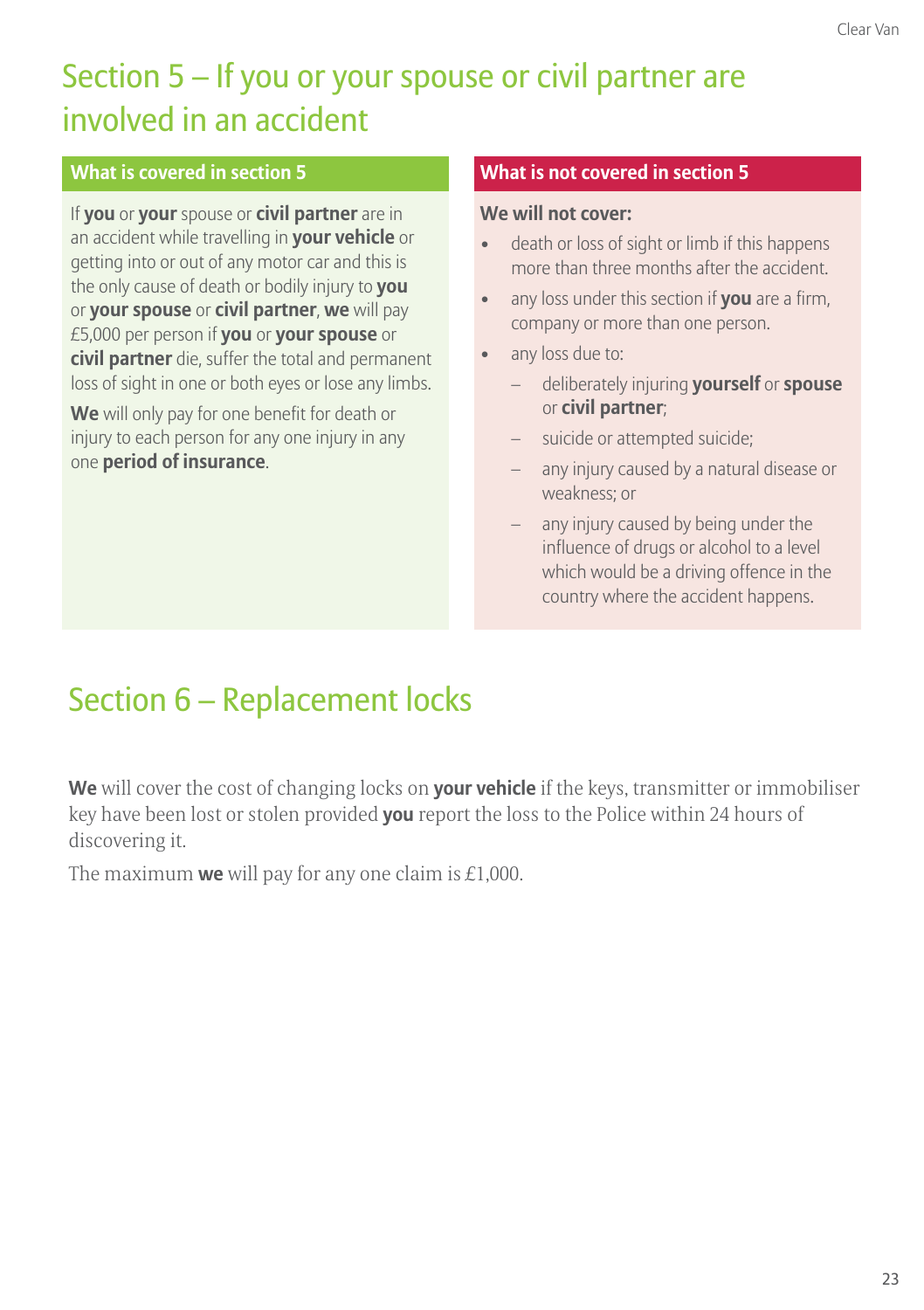### Section 7 – Foreign travel

This policy provides the minimum cover **you** need by law to use **your vehicle** in the following countries:

Andorra, Austria, Belgium, Bulgaria, Croatia, Cyprus, Czech Republic, Denmark, Estonia, Finland, France, Germany, Gibraltar, Greece, Hungary, Iceland, Italy, Latvia, Liechtenstein, Lithuania, Luxembourg, Malta, Monaco, Netherlands, Norway, Poland, Portugal, Republic of Ireland, Romania, San Marino, Serbia, Slovakia, Slovenia, Spain, Sweden, Switzerland and the Vatican City. It also includes travelling between these countries by air, rail or sea, including loading and unloading.

Where the level of cover in any European Community Member State is less than that provided by the legal requirements of the United Kingdom, the level of cover that applies in the United Kingdom will apply in that Member State.

This policy also provides the cover shown in the **schedule** in any country in the **territorial limits** as long as:

- **your vehicle** is otherwise permanently kept in Great Britain, Northern Ireland, the Channel Islands or The Isle of Man
- **your** main permanent address is in Great Britain, Northern Ireland, the Channel Islands or The Isle of Man,
- **your** visits are only temporary and do not exceed 90 days in any one **period of insurance**.

For cover outside the **territorial limits** or an extended period **you** must tell **your insurance advisor**.

If **we** agree to extend cover **we** may charge an additional premium or apply terms or both.

**We** will pay any customs duty if **your vehicle** is damaged and **we** cannot return it to Great Britain, Northern Ireland, the Channel Islands or the Isle of Man after a claim covered by this policy.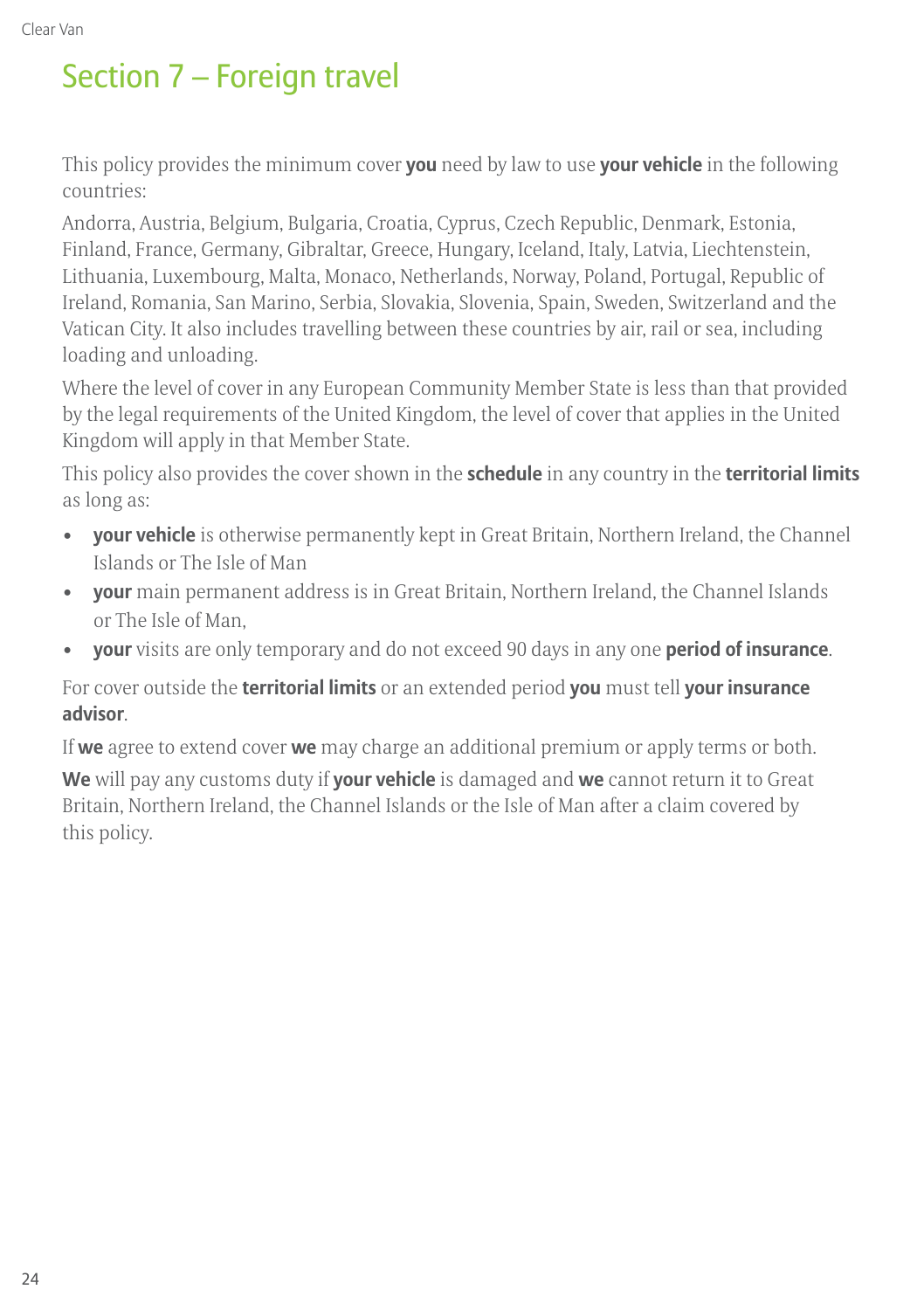### Section 8 – No claim discount (NCD)

**We** will give **you** a no claim discount as long as the insurance has been in force for 12 months and that each renewal period is for a further 12 months.

#### **Claims that will not reduce your no claim discount:**

- Claims **we** pay solely for a broken windscreen or windows, or for repairing scratched paintwork directly caused by broken glass; and
- Claims made due to an accident with an uninsured driver, provided that **you** are able to meet the conditions of Section 9 – Uninsured Drivers.

If **you** do not make a claim **your** NCD will continue to increase at each renewal up to a maximum of 9 years.

If **you** have not chosen to protect **your** NCD, each claim in the **period of insurance** will reduce the discount by two years. Each subsequent claim will reduce the discount by another two years.

If **you** have chosen to protect **your** NCD and paid an extra premium for this, **we** will not reduce **your** discount if **you** have made only one claim. If **you** make more than one claim in the **period of insurance your** NCD will be reduced by two years for each additional claim made.

The tables opposite show how this works both with and without NCD protection.

**You** will not be able to protect **your** NCD if **you** have earned less than 4 years NCD at the beginning of the **period of insurance**.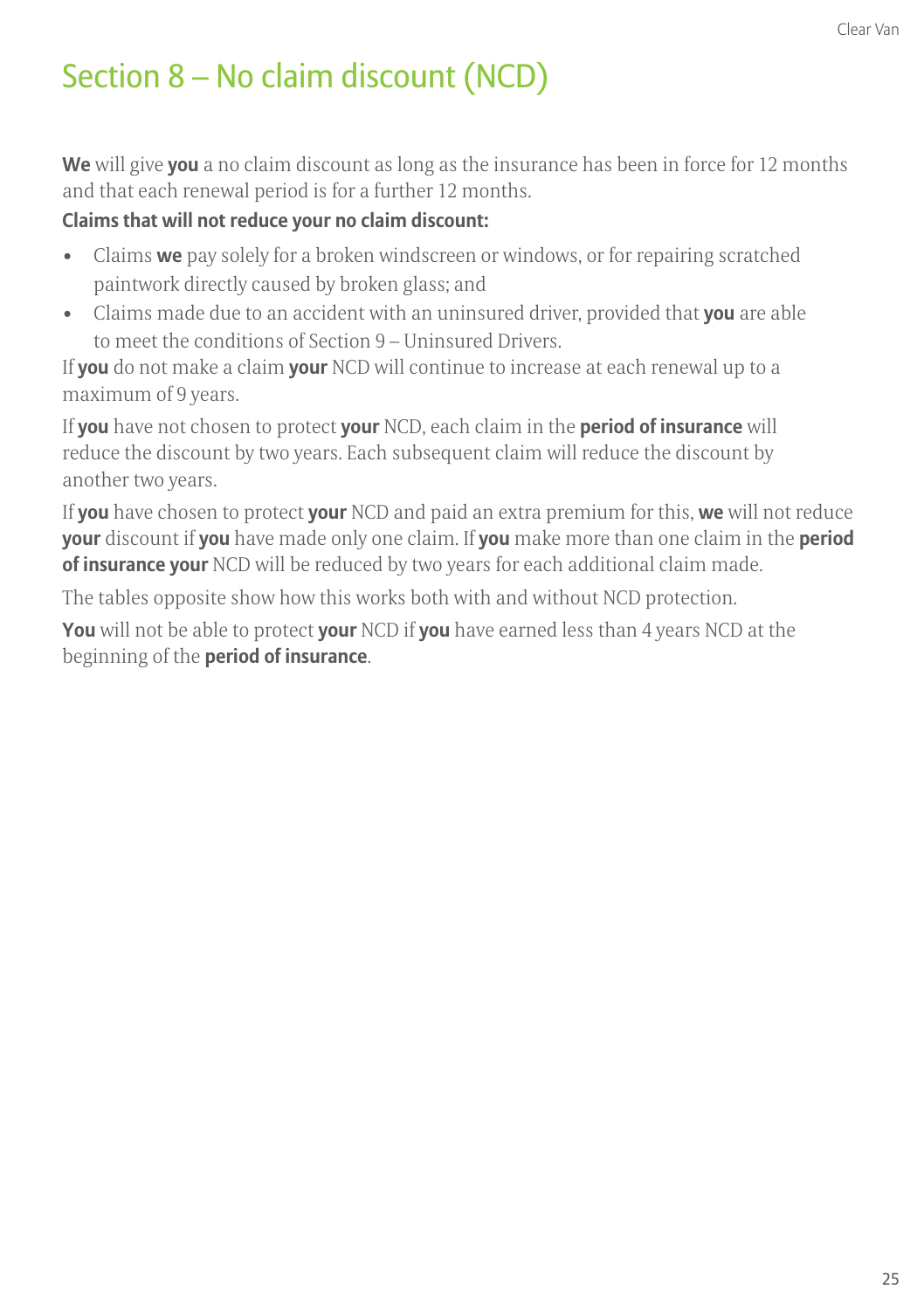| <b>NCD Years</b><br>at inception<br>or last year's | NCD Years at next renewal without no claims<br>discount protection   |                |              |                |  |  |
|----------------------------------------------------|----------------------------------------------------------------------|----------------|--------------|----------------|--|--|
| renewal                                            | Prejudicial Claims since the beginning of the<br>period of insurance |                |              |                |  |  |
|                                                    | <b>None</b>                                                          | 1              | 2            | 3 or more      |  |  |
| $\overline{0}$                                     | $\mathbf{1}$                                                         | $\overline{0}$ | $\theta$     | $\overline{0}$ |  |  |
| $\mathbf{1}$                                       | $\overline{2}$                                                       | $\overline{0}$ | $\theta$     | $\overline{0}$ |  |  |
| $\overline{2}$                                     | 3                                                                    | $\theta$       | $\theta$     | $\overline{0}$ |  |  |
| 3                                                  | $\overline{4}$                                                       | $\mathbf{1}$   | $\theta$     | $\overline{0}$ |  |  |
| $\overline{4}$                                     | 5                                                                    | $\overline{2}$ | $\theta$     | $\overline{0}$ |  |  |
| 5                                                  | 6                                                                    | 3              | 1            | $\overline{0}$ |  |  |
| 6                                                  | $\overline{7}$                                                       | 3              | $\mathbf{1}$ | $\overline{0}$ |  |  |
| $\overline{7}$                                     | 8                                                                    | 3              | 1            | $\overline{0}$ |  |  |
| 8                                                  | 9                                                                    | 3              | 1            | $\overline{0}$ |  |  |
| $9+$                                               | 9                                                                    | 3              | 1            | $\theta$       |  |  |

#### **NCD Years without no claims discount protection**

#### **NCD Years with no claims discount protection**

| <b>NCD Years</b><br>at inception | NCD Years at next renewal with no claims<br>discount protection      |                |                |              |                                    |
|----------------------------------|----------------------------------------------------------------------|----------------|----------------|--------------|------------------------------------|
| or last year's<br>renewal        | Prejudicial Claims since the beginning of the<br>period of insurance |                |                |              |                                    |
|                                  | <b>None</b>                                                          | $\overline{1}$ | $\overline{2}$ | 3            | $\overline{4 \text{ or }}$<br>more |
| $\overline{0}$                   | $\mathbf{1}$                                                         | n/a            | n/a            | n/a          | n/a                                |
| 1                                | $\overline{2}$                                                       | n/a            | n/a            | n/a          | n/a                                |
| $\overline{2}$                   | 3                                                                    | n/a            | n/a            | n/a          | n/a                                |
| 3                                | $\overline{4}$                                                       | n/a            | n/a            | n/a          | n/a                                |
| $\overline{4}$                   | 5                                                                    | $\overline{4}$ | $\overline{2}$ | $\Omega$     | $\theta$                           |
| 5                                | 6                                                                    | 5              | 3              | $\mathbf{1}$ | $\overline{0}$                     |
| 6                                | $\overline{7}$                                                       | 6              | 3              | $\mathbf{1}$ | $\overline{0}$                     |
| $\overline{7}$                   | 8                                                                    | $\overline{7}$ | 3              | 1            | $\overline{0}$                     |
| 8                                | $\overline{9}$                                                       | 8              | 3              | $\mathbf{1}$ | $\Omega$                           |
| $9+$                             | 9                                                                    | 9              | 3              | 1            | $\overline{0}$                     |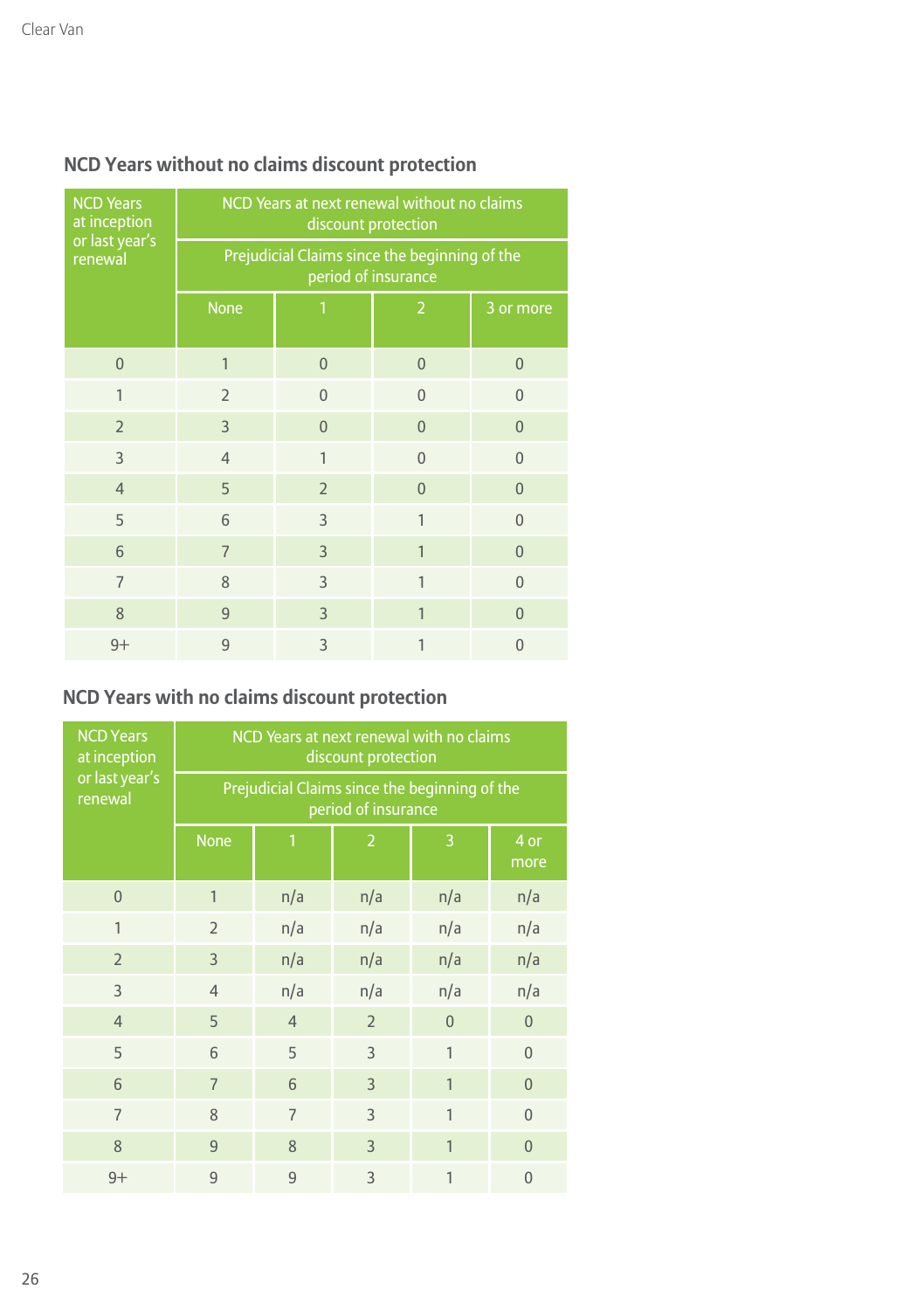### Section 9 – Uninsured drivers

If **you** make a claim following an accident and the driver of the other vehicle is not insured **you** will not lose **your** no claim discount or have to pay any **excess** as a result of that accident provided:

- **we** establish that the accident is not **your** fault and
- **you** are able to provide details of the other vehicle's make, model and registration number and
- **you** provide the name and address of the person driving the other vehicle if possible.

**You** may have to pay **your excess** when **you** first claim and **you** may also temporarily lose **your** no claim discount. If subsequently **we** are satisfied that the accident was not **your** fault **we** will repay **your excess**, reinstate **your** no claim discount and refund any premium which may be due to **you**.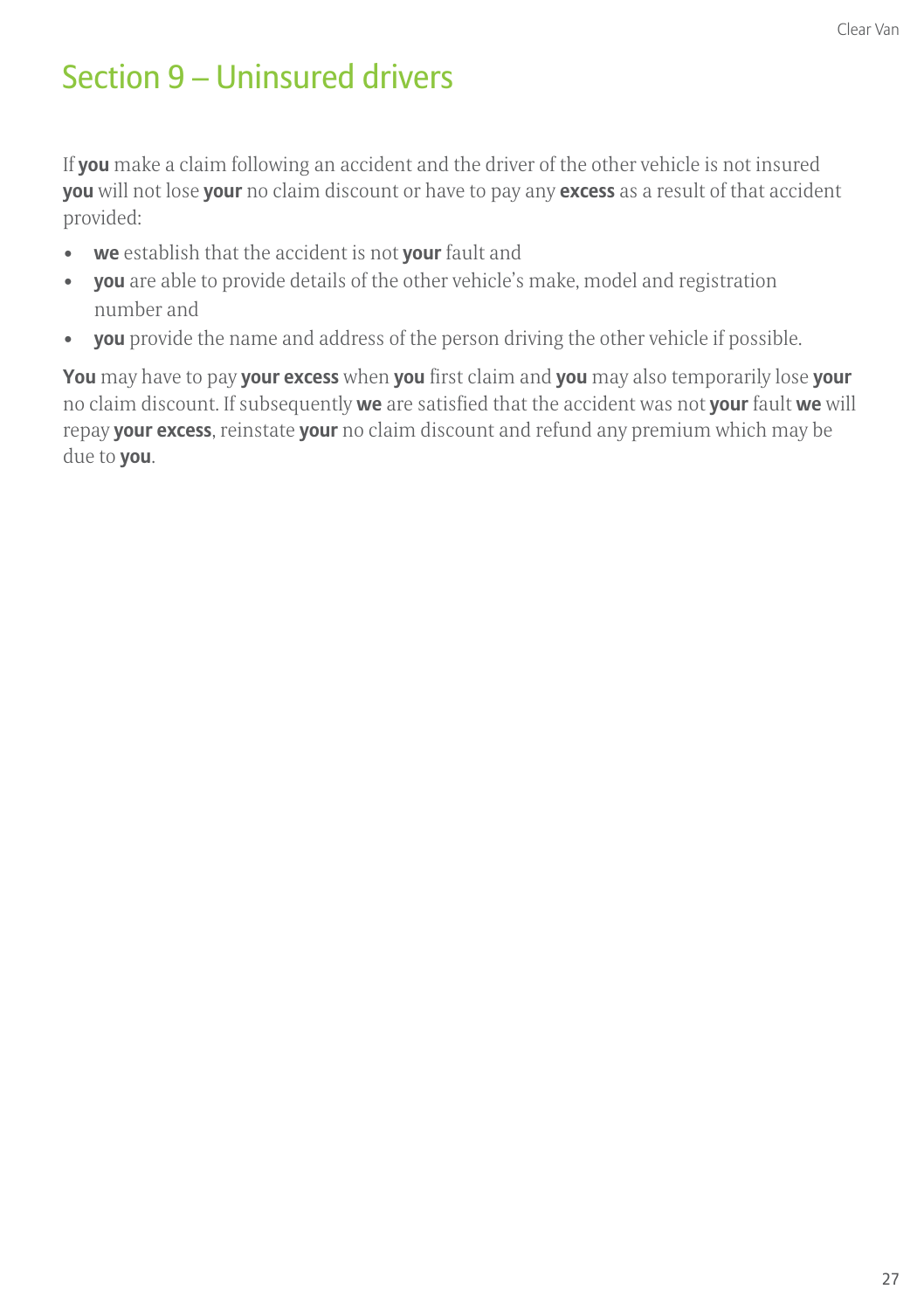## General exclusions applying to all parts of this policy

#### **What is not covered**

- **1 We** will not cover loss or damage or legal liability directly or indirectly caused by:
	- ionising radiation or contamination by radioactivity from any nuclear fuel or from any nuclear waste from the burning of nuclear fuel; or
	- the radioactive, toxic, explosive or other dangerous properties of any explosive nuclear machinery or any part of it.
- **2 We** will not cover loss, damage, injury or liability as a result of:
	- earthquake;
	- underground fire; or
	- war, invasion, revolution or any similar event.

 However, **we** will provide the cover **you** need by any compulsory motor insurance legislation in force within the **territorial limits** of this policy.

- **3 We** will not cover any claim or damage arising while **your vehicle** is being:
	- driven by anyone who is not mentioned in the Person or classes of persons entitled to drive section noted in **your** current **Certificate of Motor Insurance**; or
	- used for a purpose which is not permitted by **your Certificate of Motor Insurance**.

However, this exclusion does not apply to:

• Claims under Section 2 (Loss of or Damage to **your vehicle**)

and

• the cover given to **you** (and no other person) under Section 1 (**Your** liability to others)

while **your vehicle** is being used without **your** authority or by a motor trader for servicing or repair.

- **4 We** will not cover any loss, damage or liability caused by riot or civil commotion outside England, Scotland, Wales, the Channel Islands or the Isle of Man unless **we** have to meet any compulsory motor insurance legislation.
- **5 We** will not cover loss, damage, liability, cost or expense of whatever nature directly or indirectly caused by, resulting from or in connection with any act of terrorism regardless of any other cause or event contributing at the same time or in any other sequence to the loss.

For the purpose of this exclusion an act of terrorism means;

- the use, or threatened use, of biological, chemical and/or nuclear force by any person or group of people whether acting alone or on behalf of or in connection with any organisation(s) or government(s) committed for political, religious, ideological or similar purposes including the intention to influence any government and/or to put the public or any section of the public in fear.
- any act deemed by the government to be an act of terrorism.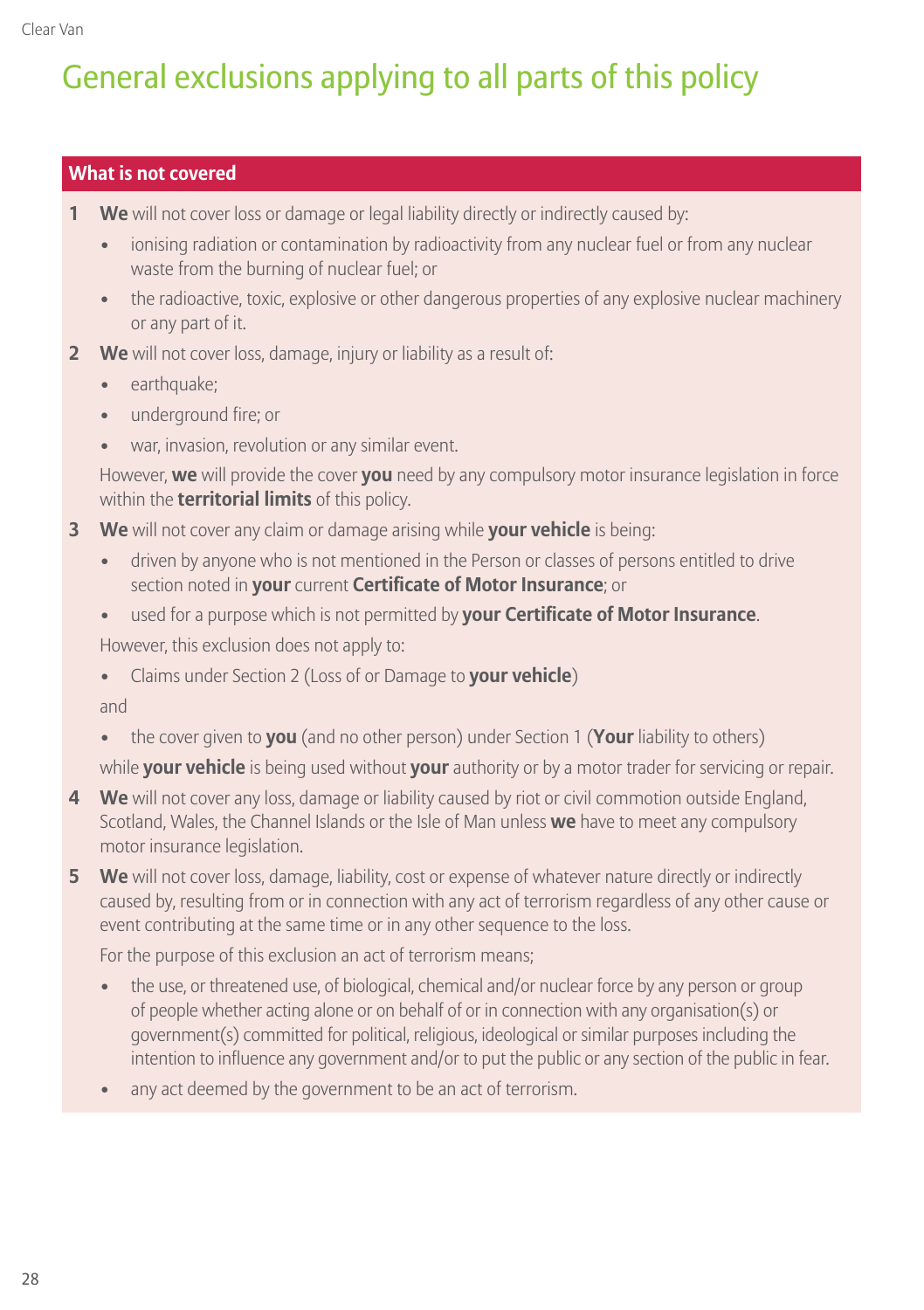### General exclusions applying to all parts of this policy (continued)

#### **What is not covered** (continued)

**6 We** will not cover any loss damage or liability caused directly or indirectly caused by pollution or contamination unless the pollution or contamination is directly caused by a sudden individual, unintentional and unexpected incident which entirely takes place at a specific time and location during the **period of insurance**.

 All pollution or contamination which results out of one incident shall be considered to have occurred at the time the incident took place. This exclusion shall not apply where **we** have to meet the requirements of any compulsory motor insurance legislation in force within the **territorial limits** of this policy.

- **7** Loss damage or liability arising out of or as a result of any agreement or contract **you** have entered into.
- **8 We** will not cover any loss damage or liability caused directly or indirectly by the carriage of hazardous goods in or on **your vehicle** or trailer except as required by compulsory motor insurance legislation.
- **9 We** will not pay more than **our** legal liability under compulsory motor insurance legislation for any claim, if the driver of **your vehicle**, at the time of the accident:
	- is found to be over the permitted limit for alcohol
	- is unfit to drive through drink or drugs, whether prescribed or otherwise
	- fails to provide a sample of breath, blood or urine when required to do so, without lawful reason

If **we** are obliged to make a payment in such circumstances **we** reserve the right to seek to recover any such amounts from **you** or the driver of **your vehicle**.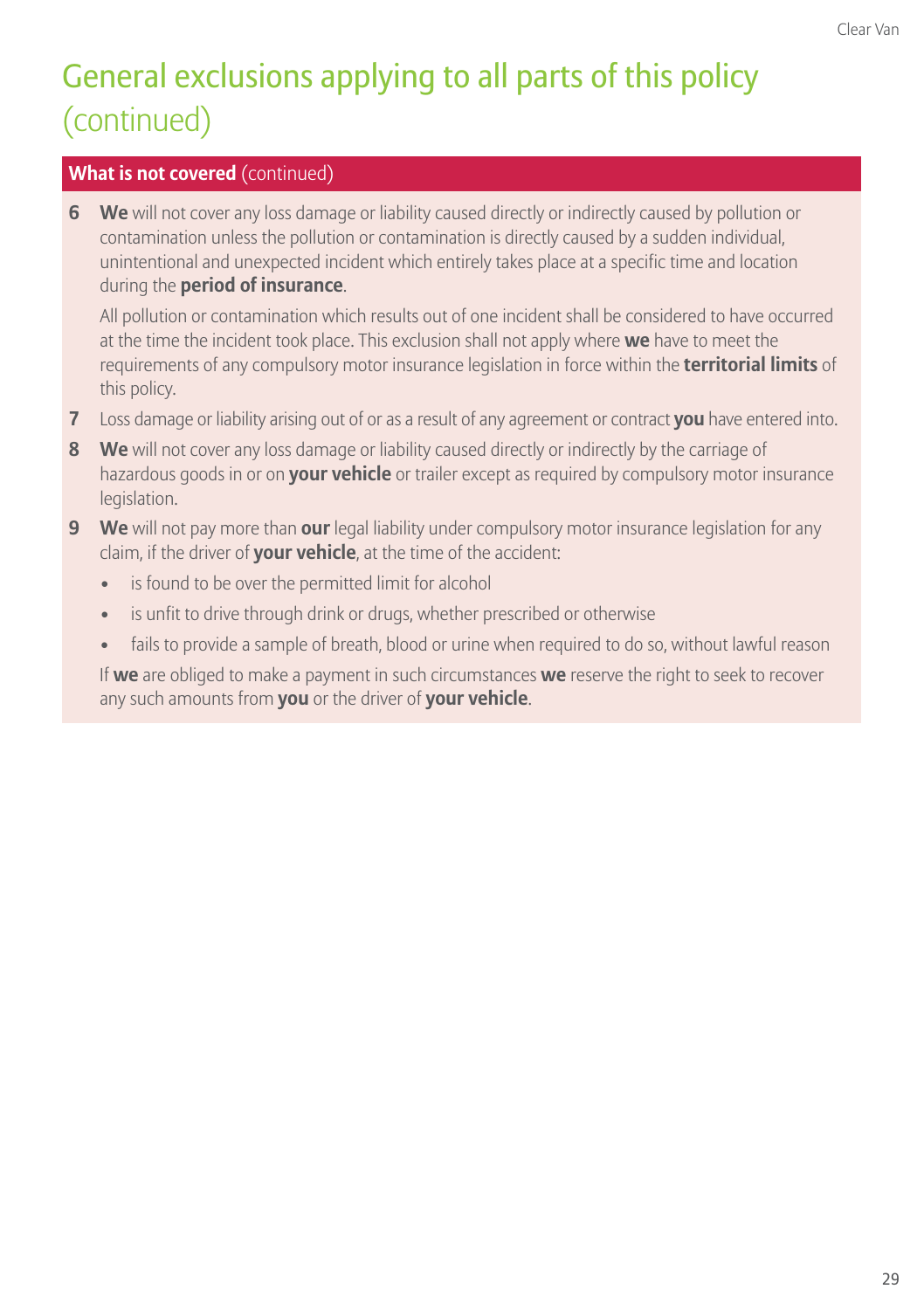### General conditions applying to this policy

#### **1 Premiums**

**You** shall pay the premium or any premium instalment on demand.

 If **you** pay **your** premium by instalments, in the event that **you** fail to pay one or more instalments whether in full or in part, **we** will cancel the policy in line with General Condition 9 of this policy.

#### **2 Taking care of your vehicle**

 **You** must do all **you** reasonably can to protect **your vehicle** from damage or theft and keep it in a good and roadworthy condition. Where required by law, **your vehicle** must have a current Department for Transport test certificate (MOT). If **we** ask, **you** must allow **us**, or **our** representative, to inspect **your vehicle** at any reasonable time.

#### **3 Keeping to the terms of the policy**

**We** will only give **you** the cover described in the policy if:

- any person claiming has met all the conditions as far as they apply; and
- any declarations made and information given to **us** verbally electronically or in writing on the application or **Statement of Insurance** on which this policy is based is complete and correct as far as **you** know.

#### **4 Other insurances**

**We** will not make any payment if there is cover under any other insurance.

#### **5 Compulsory insurance**

 If the law of any country in which this policy covers **you** says **we** must pay a claim which **we** would otherwise not have paid, then **we** are entitled to recover such payments from **you**.

#### **6 Misrepresentation, Fraud and Financial Crime**

If **you** or anyone representing **you**:

- provides **us** with misleading or incorrect information to any of the questions asked when applying for, amending or renewing this insurance;
- deliberately misleads **us** to obtain cover, gain a cheaper premium or more favourable terms;
- provides **us** with false documents
- makes a fraudulent payment by bank account and/or card;

**We** may:

- agree to amend **your** policy to record the correct information, apply any relevant policy terms and conditions and collect any additional premium due including any premium adjustment charge to cover **our** operational costs;
- reject a claim or reduce the amount of payment **we** make;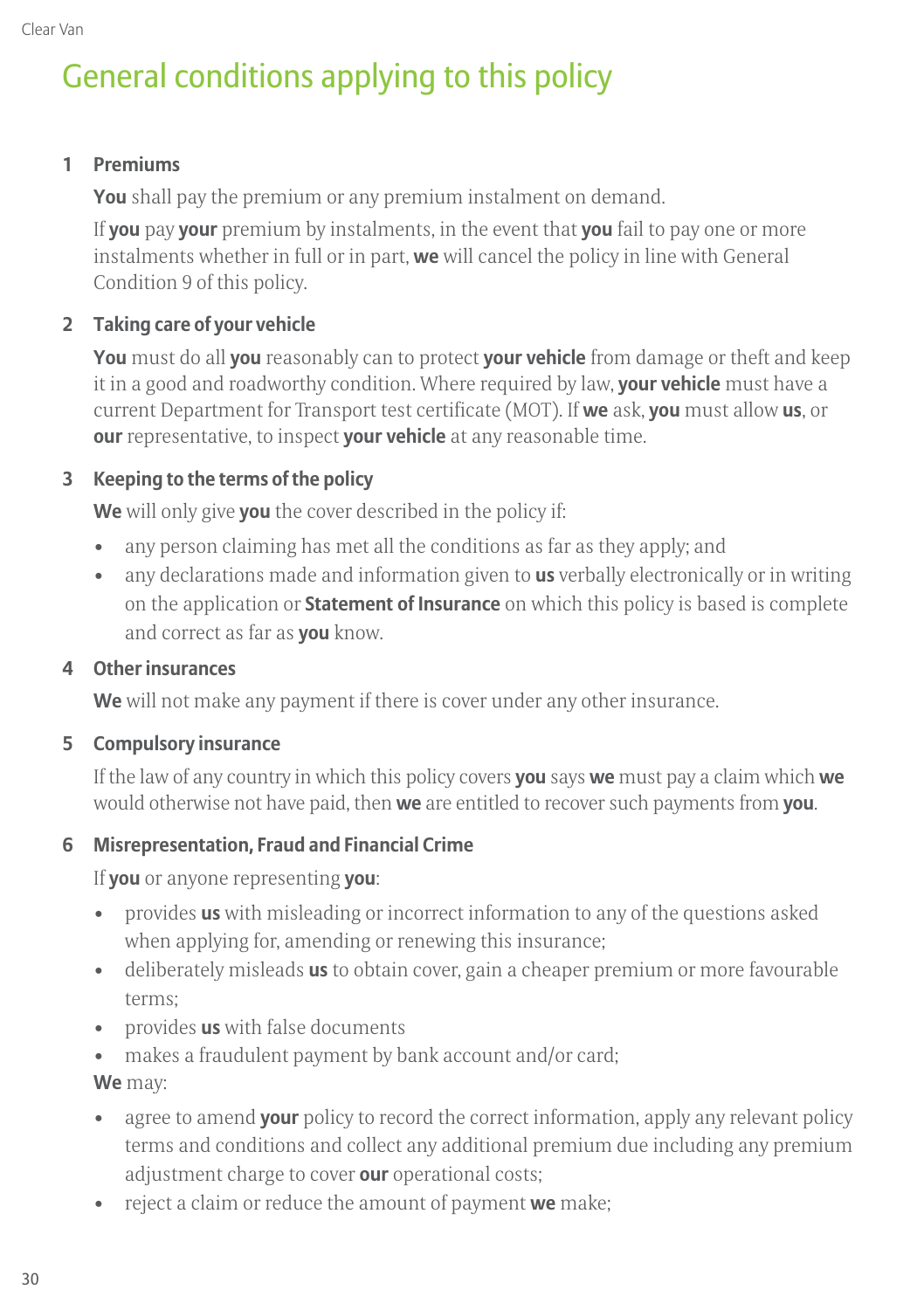• cancel or void **your** policy (treat it as if it never existed), including all other policies which **you** have with **us**, and apply a cancellation premium charge. Where fraud is identified **we** will:

- not return any premium paid by **you**.
- recover from **you** any costs **we** have incurred.
- pass details to fraud prevention and law enforcement agencies who may access and use this information. Other insurers may also access this information.

#### **Claims Fraud**

If **you** or anyone representing **you**:

- makes a claim or part of any claim that is fraudulent, false or exaggerated; **We** may:
- reject the claim or reduce the amount of payment **we** make;
- cancel **your** policy from the date of the fraudulent act and not return any premium paid;
- recover from **you** any costs **we** have incurred relating to the fraudulent claim and any further claims notified after the date of the fraudulent act;
- pass details to fraud prevention and law enforcement agencies who may access and use this information. Other insurers may also access this information.

#### **7 Arbitration**

 If **we** accept **your** claim but **you** do not agree with the amount **we** will pay **you**, **we** will refer the matter to an arbitrator chosen by **you** and **us**. **You** cannot take any action against **us** until **you** and **we** have received the arbitrator's final decision.

#### **8 Reflection period**

#### **(applicable to new policies and renewals)**

 **You** may cancel this policy within 14 days of the date **you** receive it. If **you** wish to do this, please contact **your insurance advisor**. **Your** policy will be cancelled from the date **you** request, or the date **your** request is received, whichever is the later. If **you** choose to do this, and provided **your** request is received on or before the 14th day, **you** are entitled to a refund of the premium **you** have paid for this insurance. **We** will charge a pro-rata premium plus £15 plus Insurance Premium Tax to cover **our** operational costs which is subject to a minimum amount payable of  $E25$  plus Insurance Premium Tax except where an incident has occurred which may give rise to a **prejudicial claim**, in which case the full annual premium will be payable to **us**.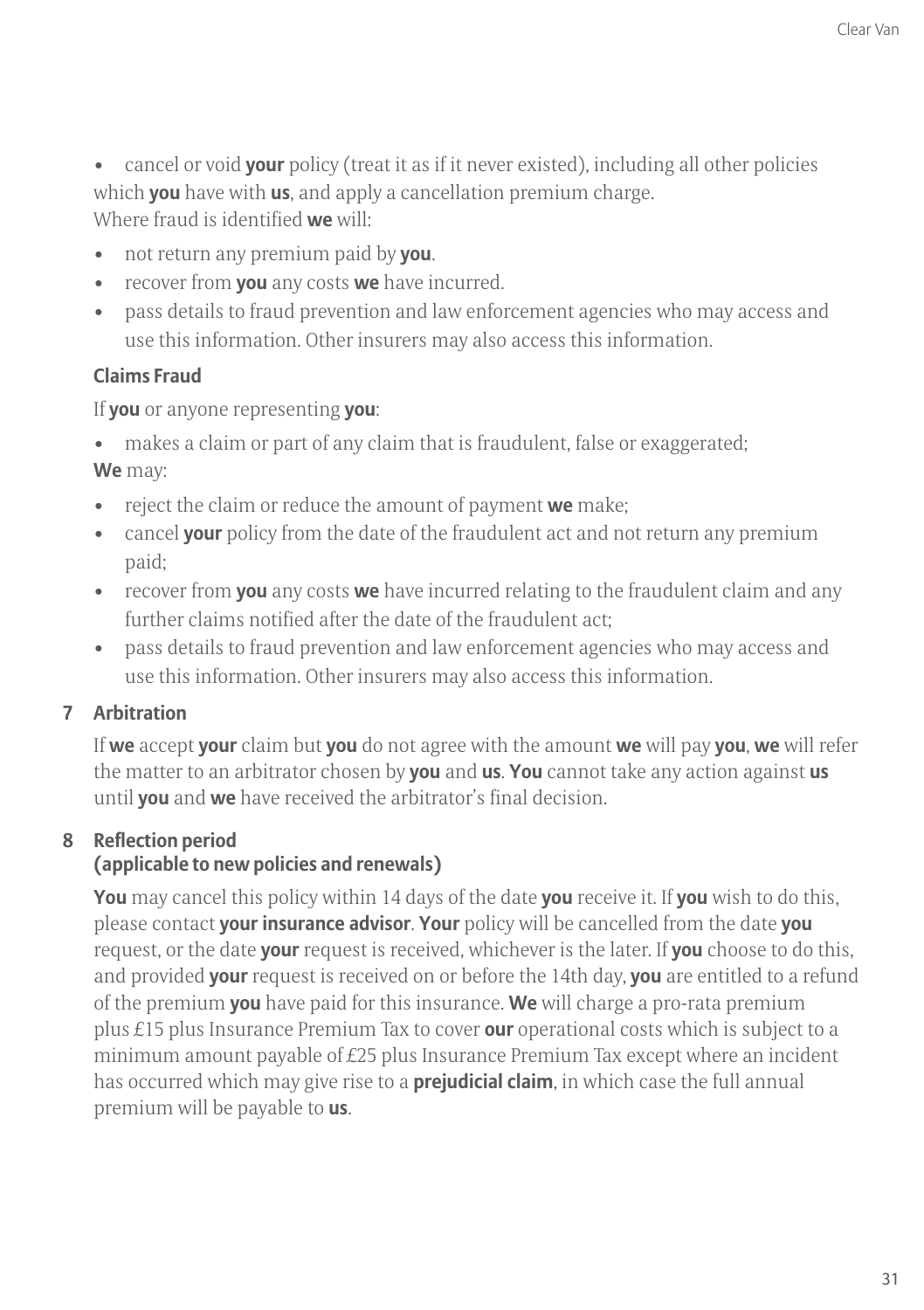### General conditions applying to this policy (continued)

#### **9 Cancelling your policy (outside the Reflection period)**

 **We** may cancel this policy by giving **you** seven days notice in writing to **your** last known address. If this happens **we** will refund the part of the premium that **you** have not yet used.

**We** may cancel **your** policy where there are serious grounds to do so, this includes:

- failure to meet the terms and conditions of this policy;
- where **you** are required in accordance with the terms of **your** policy to co-operate with **us**, or send **us** information or documentation and **you** fail to do so in a way that materially affects **our** ability to process a claim, or **our** ability to defend **our** interests;
- failure when requested to supply **us** with other relevant documentation or information that **we** need;
- changes to **your** policy details or circumstances that **we** do not cover under **our** policy; or
- use of threatening or abusive behaviour or language, or intimidation or harassment of **our** staff or suppliers.

**We** will cancel **your** policy immediately if:

- **we** identify misrepresentation or any attempt to gain an advantage under this insurance to which **you** are not entitled;
- **we** identify **your** involvement in or association with insurance fraud and/or financial crime.

 If a claim has been made or misrepresentation, fraud or financial crime identified, **we** will cancel **your** cover but may not refund any premium. If **you** are paying by instalments, **you** must still pay **us** the balance of the full annual premium.

 If **you** wish to cancel this policy, please contact **your insurance advisor**. **Your** policy will be cancelled from the date **you** request, or the date **you** contact **your insurance advisor**, whichever is the later.

 If **you** cancel the policy before the first renewal date **we** will refund the part of the premium **you** have not yet used less a charge of £50 plus Insurance Premium Tax except where an incident has occurred that may give rise to a **prejudicial claim**. If such an incident has occurred the full annual premium will be due to **us**.

 If **you** cancel the policy after the first renewal date **we** will refund the part of the premium **you** have not yet used less a charge of £25 plus Insurance Premium Tax except where an incident has occurred that may give rise to a **prejudicial claim**. If such an incident has occurred the full annual premium will be due to **us**.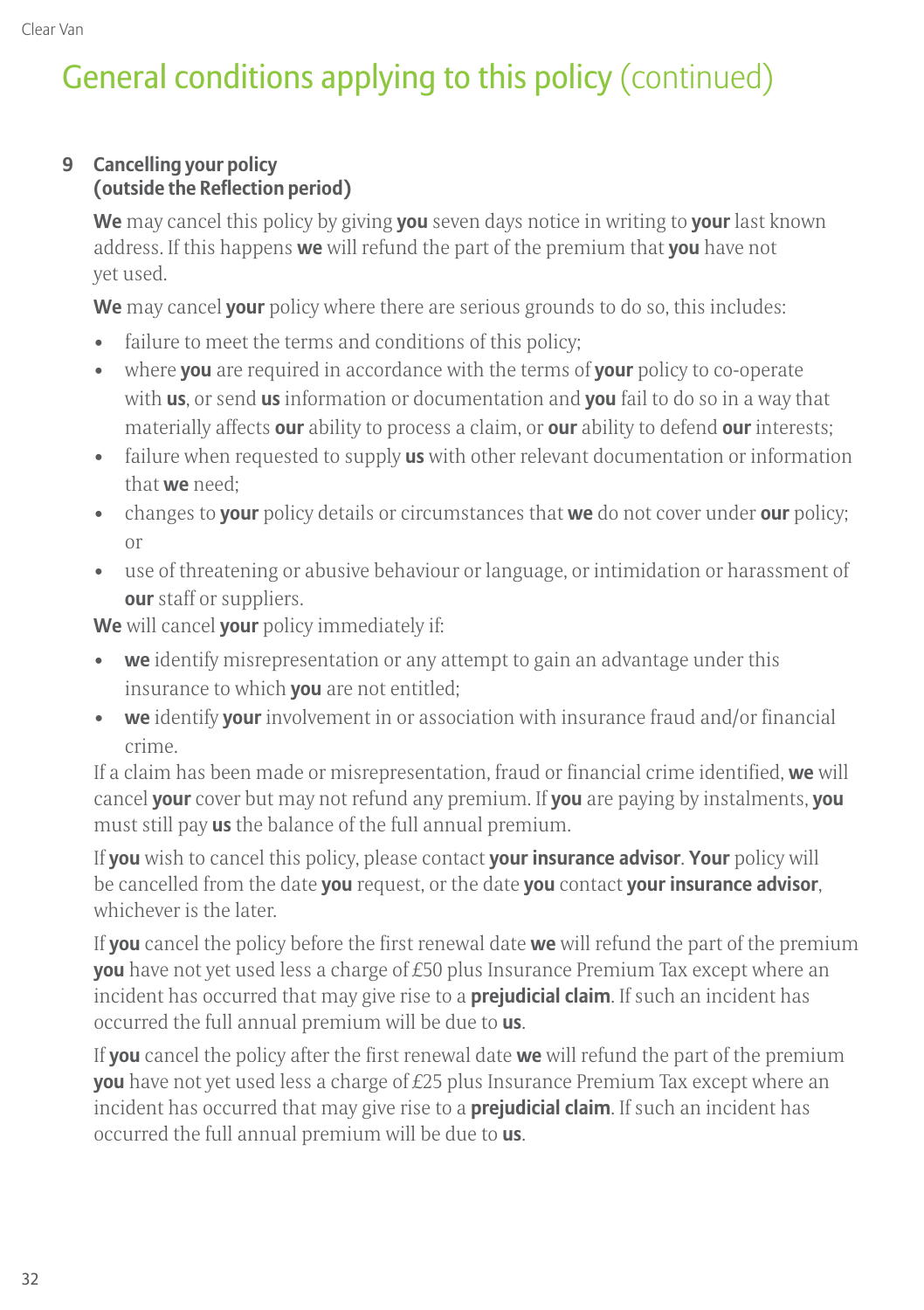#### **10 Changing your details**

 **You** must tell **us** about any changes that may affect **your** policy cover. If **we** are not informed of any changes or corrections this may affect **your** ability to claim under **your** policy.

#### **Changes you must tell us about before continuing to use your vehicle:**

If **you** want to

- change **your vehicle**
- make any changes to **your vehicle** that make it different from the manufacturer's standard UK specification;
- use **your vehicle** for a purpose not permitted in **your Certificate of Motor Insurance**;
- add a new driver.

#### **Changes you must tell us about at your first opportunity:**

#### If **you**

- change **your** address, or where **you** normally keep **your vehicle**;
- or any other driver covered by **your** policy, are convicted of a criminal or motoring offence including fixed penalty notices;
- or any other driver covered by **your** policy, have a prosecution pending for any motoring offence;
- or any driver covered under **your** policy become unemployed or change occupation, including any part-time work;
- or any other driver have had changes made to the status of **your** or their driving licence;
- exceed **your** stated annual mileage; or
- or any driver covered under **your** policy have a change of name due to marriage or via Deed Poll.

 When **you** tell **us** of a change of details **we** will reassess the premium and terms of **your** policy. **You** will be informed of any revised premium (which will include a charge of  $\pounds 10$ plus Insurance Premium Tax to cover operational costs) or terms and asked to agree before any change is made.

 To reduce costs **we** will not refund or charge amounts less than £25 plus Insurance Premium Tax.

 In some circumstances **we** may not be able to continue **your** policy following the changes, where this happens **you** will be told and the policy will be cancelled in line with the provisions of General Condition 9.

#### **11 Rights of Parties**

 A person or company who was not a party to this policy has no right under the Contracts (Rights of Third Parties) Act 1999 to enforce any term of this policy but this does not affect any right or remedy of a third party which exists or is available apart from that Act.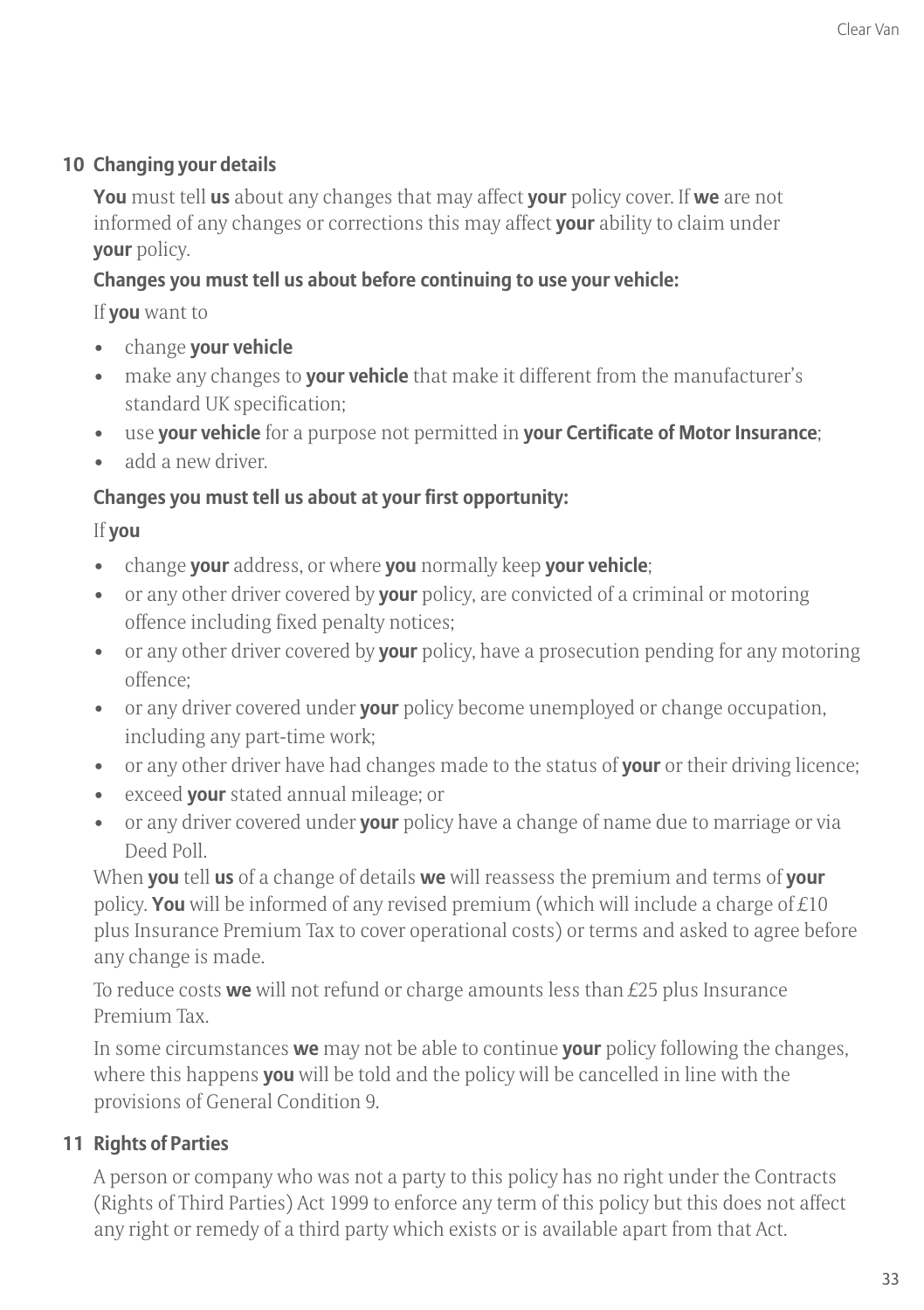### General conditions applying to this policy (continued)

#### **12 Vehicle sharing**

 **Your** policy also covers **your vehicle** when **you** are paid for carrying passengers for social reasons, as long as:

- **your vehicle** is not built or adapted to carry more than eight passengers (including the driver);
- the passengers are not being carried as part of a business of carrying passengers; and
- **you** do not profit from the total amount of money **you** are paid for the journey.

 If **you** have any doubts as to whether or not any vehicle sharing **you** have arranged is covered by this policy, please contact **us** or **your insurance advisor**.

#### **13 Renewal**

 Regardless of **your** claims history, **your** no claim discount or whether **you** have paid for no claim discount protection at renewal **we** have the right to amend **your** policy terms and conditions.

This includes:

- imposing terms such as the application of **excesses** or **endorsements**;
- increasing **your** premium;
- excluding cover:
- amending the policy wording;
- changing **your** payment type; and/or
- declining to renew **your** policy.

**We** will notify **you** in writing of any such action prior to the renewal date of **your** policy.

#### **14 Tax and registration**

 **Your vehicle** must be taxed where applicable and registered in Great Britain, Northern Ireland, the Channel Islands or Isle of Man.

#### **15 Proof of no claims**

 If **you** have declared to **us** that **you** are entitled to a No Claim Discount in respect of the vehicle covered under this policy **we** will require proof of this No Claim Discount in writing, unless **we** otherwise agree. If **you** do not provide this proof **your** policy may be invalid or **we** may change the terms or premium. **Your** period of no claims must have been earned on a private car or commercial vehicle policy in the United Kingdom which expired no more than two years before the start of this policy.

#### **16 Choice of law**

 Unless **we** agree with **you** to apply the laws of another country, English Law will apply to this contract (unless **you** live in Guernsey or Jersey, where Guernsey or Jersey law will apply).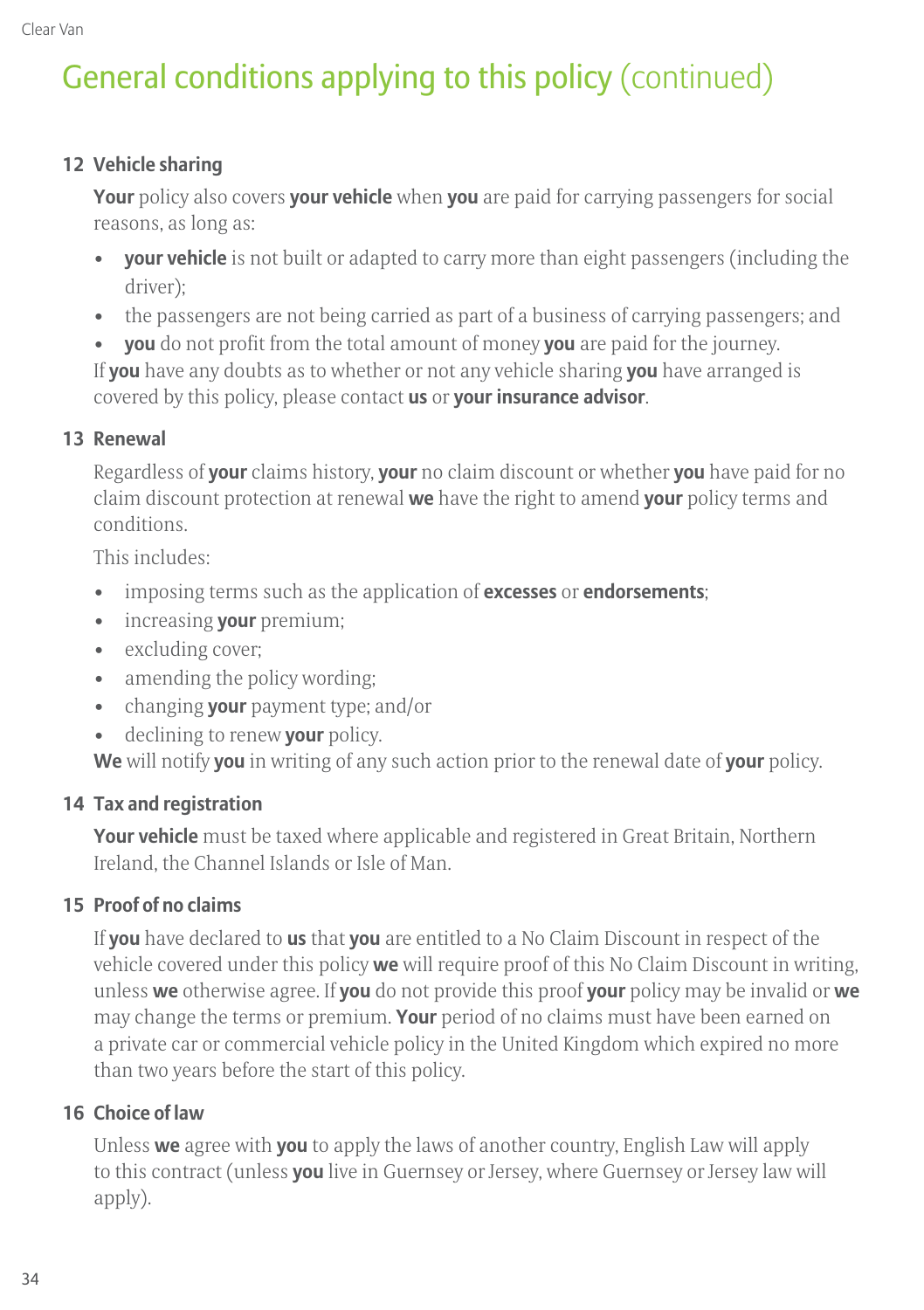### Protecting your vehicle and belongings

The following information is for guidance only; it does not form part of your policy

Remove the ignition key or other removable ignition device when you get out of the vehicle, even when parking in your own drive or at a petrol station. Your policy may not cover you if your vehicle is unoccupied with the keys inside it or on it.

If you can, leave the vehicle in a locked garage and lock your vehicle and the garage. If you do not have a garage, try to park in a well-lit, open space.

Don't leave money, credit cards or cheque books in the glove compartment.

Don't leave any belongings in your vehicle. A thief won't know that a bag or coat doesn't contain something valuable and might break a window to get at it. If you can't take them with you, lock them out of sight. If you have a removable sat nav remove the cradle as well as the device plus any suction marks that could show that it is in your vehicle.

Never leave a door unlocked or a window or sunroof open, even when just going into a shop for a moment or two. If you use the key fob check the vehicle has actually locked before you leave it. Your policy may not cover you if you do not protect your vehicle against damage or theft.

**Remember!** Your policy may not cover loss of your vehicle, accessories or spare parts if your ignition key or other removable ignition device is in, or on, an unoccupied vehicle.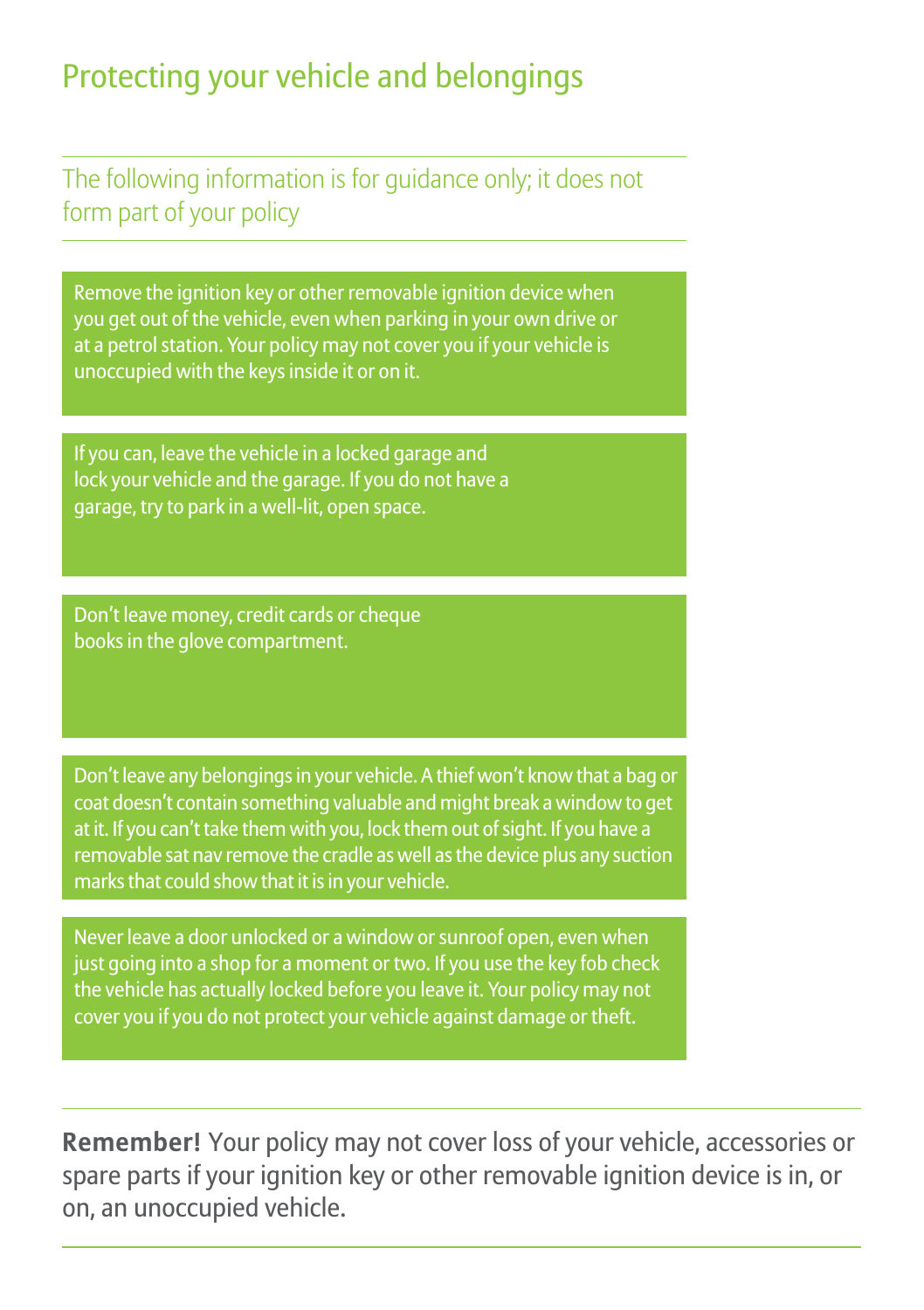When parking in a public car park, look for one that is well supervised, with restricted entry and exit points, good lighting and security cameras. Wherever possible use Park Mark® car parks – details of approved Park Mark® car parks can be found on www.parkmark.co.uk

Never leave your vehicle documents in the vehicle; they could help a thief to sell it.

Etch the vehicle's registration number on all glass surfaces – windows, sunroofs etc. Thieves don't want the expense of replacement.

If your vehicle is not fitted with an alarm or immobiliser, consider fitting one which is Thatcham approved. Also think about fitting a tracking device especially if you have a high-performance or an expensive vehicle.

At home, ensure your vehicle keys are kept in a safe place, out of sight and away from windows and doors.

DON'T GIVE THEM AN EASY RIDE

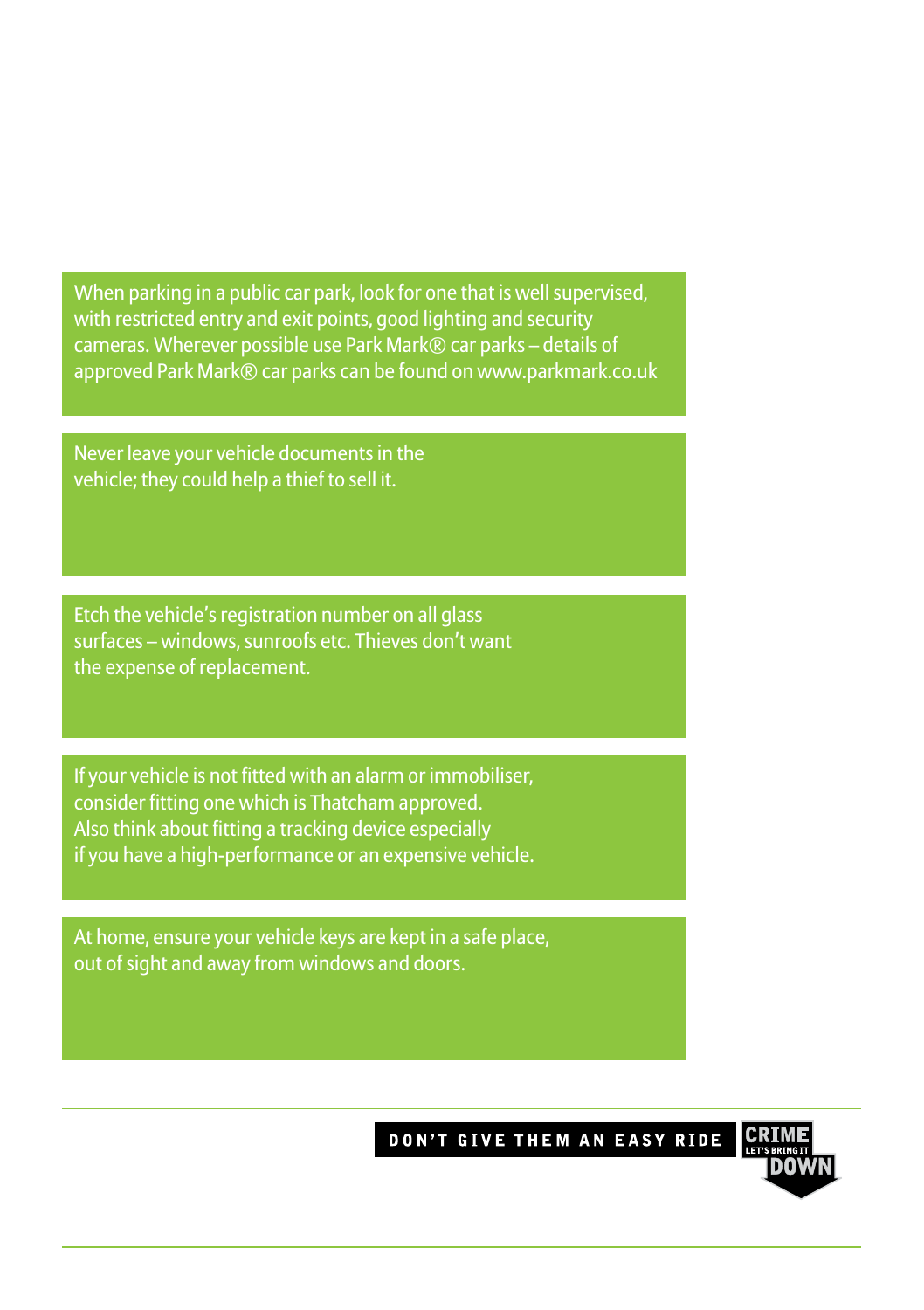Clear Van